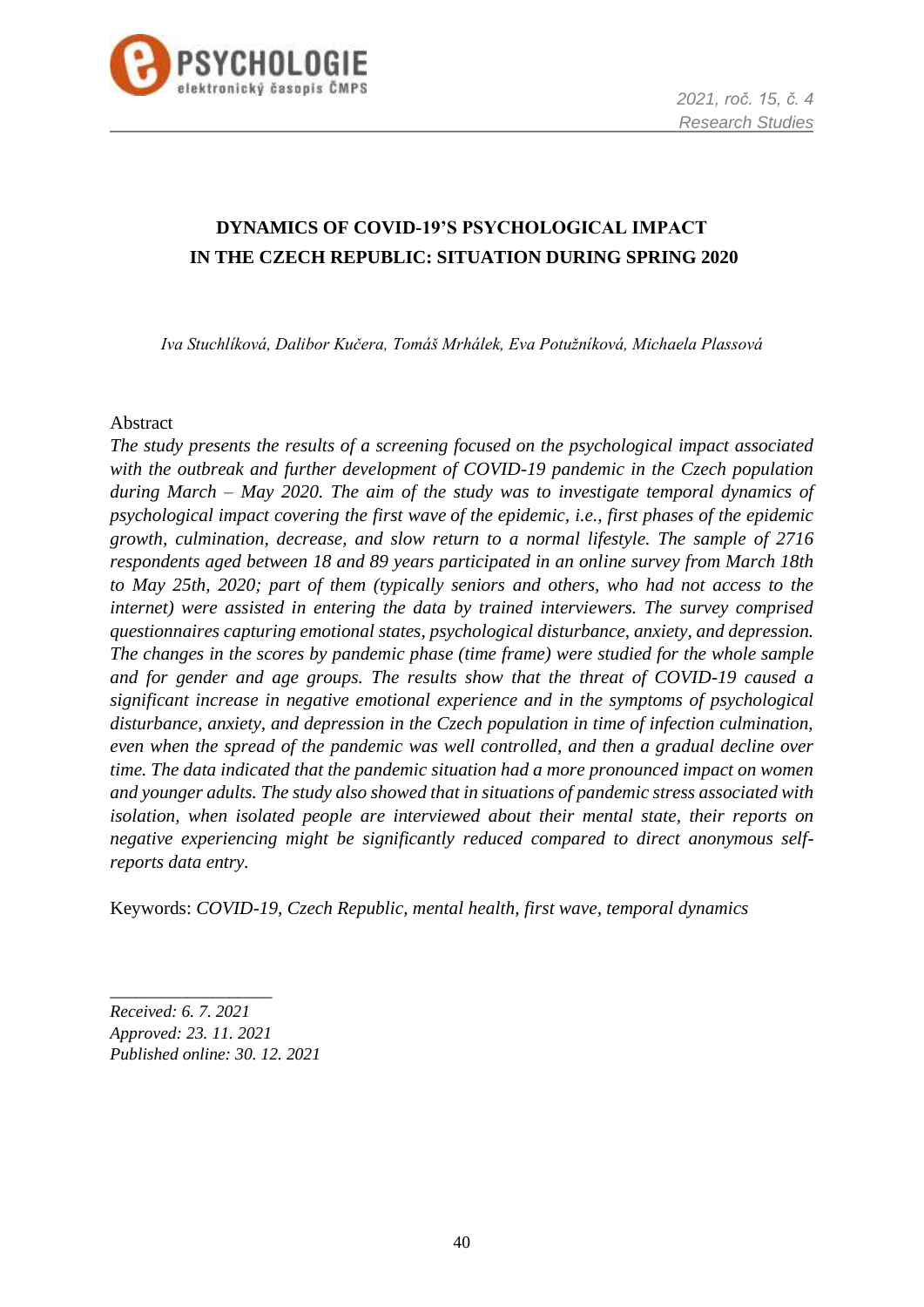



### **Introduction**

COVID-19 has different dynamics in different parts of the world, and countries are taking various measures to try to mitigate and control it. Since 2020, the epicenter of the pandemic has been gradually moving, but even in countries where the onset of the pandemic has been managed, epidemic risks remain. This corresponds to various measures being adopted at the local or national level, epidemiological and psychological impacts of which are intensely studied. Studies from individual countries can provide important information, as both the severity of the epidemic situation and the extent of locally adopted measures to hinder the spread of the disease may vary.

At a time when Europe was beginning to become the epicentre of the pandemic (March 2020), the Czech Republic gradually (from March 10 to 16) adopted strong restrictive measures, including closure of schools, shops and restaurants, ban on sporting, cultural, and other activities, and restrictions on the free movement of persons. On 19 March, all persons were required to wear a face mask outside of their home (Government of the Czech Republic, 2020). These measures were unusually strong in Europe at the time, although they were later adopted in some other European countries, too. However, the measures were successful (in comparison to other European countries, the proportion of infected and deaths was lower) and a massive outbreak of the disease was prevented.

The aim of this research survey was to react as quickly as possible to this unprecedented situation and to begin to capture subjective experiences of Czech people shortly after the start of the measures. On March 18, the data on emotional experiences and symptoms accompanying psychological distress began to be collected via an Internet interface and with the help of trained interviewers.

After the first stage of restrictive measures, which were adopted for a period of three weeks (Government of the Czech Republic, 2020), the restrictions regarding the closure of schools and businesses and limiting the freedom of movement were extended for another three weeks. Although the epidemic numbers were relatively mild at that time (3000 infected and 29 deaths for a population of 10.7 million), the future development was still unclear and people continued to live under protective restrictions implying social isolation, which has been expected to increase the incidence of mental health problems (Twenge & Joiner, 2020). As the situation had lasted longer and restrictions had been extended, the online survey was slightly enriched by adding a questionnaire with validated cut-off scores for clinical anxiety and depression states since March 30th.

During the ongoing pandemic, a perspective of health risk dominated the media discourse related to protective measures and influenced the view on the most vulnerable subpopulations. People with chronic diseases that could adversely affect the immune response, and older people in general were seen as the most vulnerable (according to specific measures taken in the Czech Republic, the elderly sub-population at higher risk was defined by age 65+). The negative psychological impact of necessary restrictions was not sufficiently considered at that time.

The psychological impacts of the COVID-19 pandemic situation were of interest in many national and international studies. The studies published so far show several psychological consequences, especially at the level of mental health. Elevated levels of distress and anxiety are indicated by studies by Fisher et al. (2020), Al Dhaheri et al. (2021), McCracken et al. (2020), Xiong et al. (2020), Rossi et al. (2020), Talevi et al. (2020), Salari et al. (2020), Gilan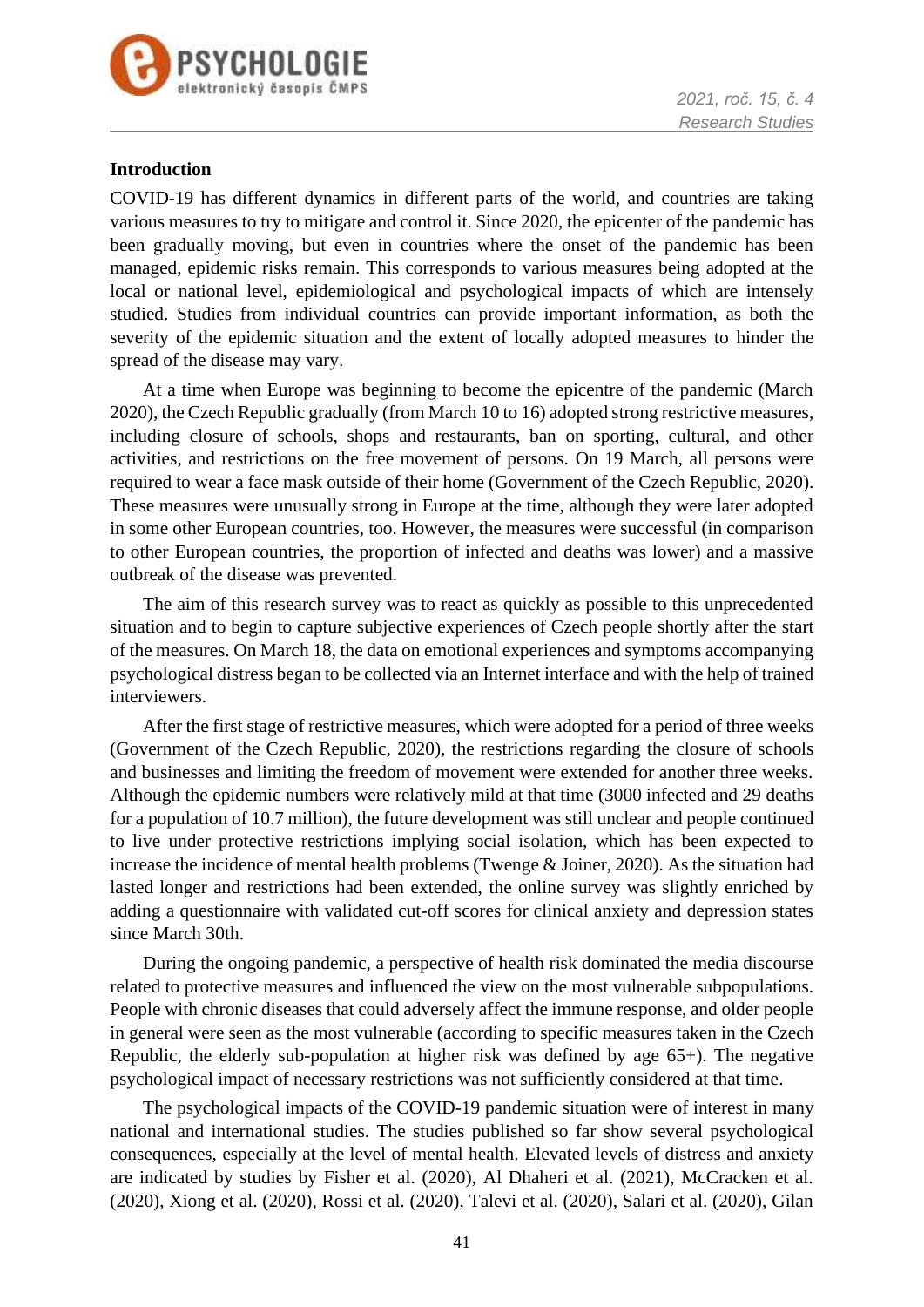



et al. (2020), Szabó et al. (2020), and Serafini et al. (2020). For example, the level of mental distress in the US population is three times higher than in 2019 or 2018 (Twenge & Joiner, 2020); more than half of all respondents in a study in China reported a moderate to serious psychological impact (Wang et al., 2020).

Studies addressing the impact on sociodemographic groups show that the most psychologically vulnerable group may not only be the sick or the elderly. Female gender was consistently associated with higher levels of psychological impact (Mazza et al., 2020; Meng et al., 2020; Özdin & Bayrak Özdin, 2020; Qiu et al., 2020), except in the China study (Wang et al., 2020), which showed greater psychological impact, but lower anxiety, depression, and stress in females. Regarding age, some authors report young adults (Rodríguez-Rey et al., 2020; Twenge & Joiner, 2020) or students (Wang et al., 2020) are the most affected, others show the highest levels of psychological distress in both young adults and elderly (Qiu et al., 2020). A study focused on the impacts of COVID-19 on elderly people reported depression and anxiety in 37% of respondents over 60 years of age, but there were no significant differences between age segments of the elderly population (Meng et al., 2020). On the other hand, the young age cohort may be sensitive to some mental health issues only, such as anxiety and stress, but not to others, e.g., depression (Mazza et al., 2020). Studies in the population of young adults (aged 18-24) show relatively large impacts on mental health and related problems, for example, due to substantial lifestyle changes (restrictions on social life), economic insecurity, or limited experience with crisis situations (e.g., Jacques -Aviñó et al., 2020; Banna et al., 2020; Pierce et al., 2020; Tsoukalis-Chaikalis et al., 2021).

The purpose of this study was to provide initial findings on the temporal dynamics of psychological impact on the Czech population in the first phase of the epidemic in 2020, starting from the outbreak of the infection, through the culmination and gradual decrease in the spread of the disease to the slow return to a normal lifestyle. The impact of changing epidemic situation on psychological health is studied, as reflected in emotional well-being, general psychological disturbance, anxiety, and depression scores, as well as the differences of this dynamics for the gender and age groups.

### **Method**

### *Data Collection*

Data collection was organized as an online project, "Research on the Psychological Impacts of the Coronavirus Epidemic in the Czech Republic" (JUPSYCOR; [https://www.jupsycor.cz;](https://www.jupsycor.cz/) approved by the Ethics Committee of the Faculty of Education, University of South Bohemia). The open online interface was promoted through social networks and e-mails sent by cooperating institutions. In an effort to obtain data from a broad and diverse sample of respondents, the interface allowed for two ways of data entry. One for individual respondents, who directly filled in their self-report, and the other one for student interviewers who received online training and assisted data entry from other respondents (e.g., respondents who agreed to participate but were not able to fill in the online survey were interviewed in the very same format via a phone call and the interviewer typed the answers into the electronic form). The respondents were fully informed about the nature of the survey and asked for informed consent before participating on a voluntary basis. They provided demographic data, answered three open questions related to their perception and experience of COVID-19 situation (these are not reported in this study), and completed self-reporting questionnaires capturing their emotional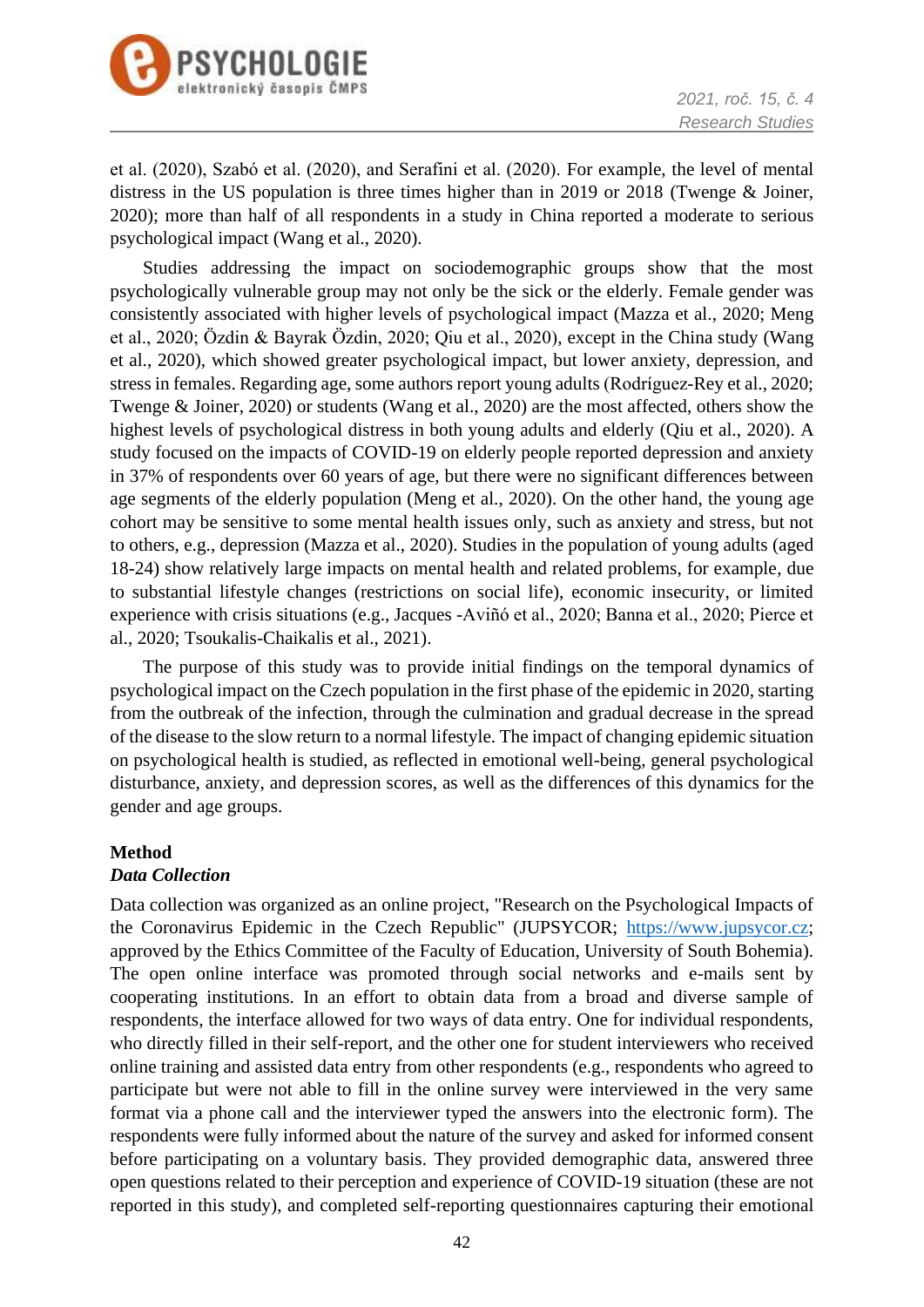

states in recent days, psychological disturbance symptoms and since March 30th also anxiety and depression levels. The data were collected in 68 days, from March 18 to May 25, 2020, and this period was chosen with respect to the development of pandemic situation in four phases, time frames (see below).

### *Phases of Development of the Pandemic (Time Frames)*

All survey data were marked in terms of the exact date on which they were collected. These dates were categorized into four "time frames". The time frames were defined according to the development of the epidemic and the protective measures adopted by the government to control its further spread.

Fig. 1 shows an approximate description of the situation in the Czech Republic (during 68 days of the survey together with defined time frames):

1. The epidemic growth time frame (T1): March 18 – March 29: Major emergency measures adopted by March 16 (closure of schools, restaurants, shops, wearing masks order, restrictions of free movement), first deaths of COVID-19 patients

2. The culmination of the disease time frame (T2): March 30 – April 5: Extension of restrictions

3. The decrease of infection time frame (T3): April 6 – April 19: Slight decrease in restrictions (partial release in retail, possibility of individual outdoor sports)

4. Slow return to normal lifestyle (T4): April 20th – May 25th: Significant decrease in restrictions (permission to operate small trades, partial opening of schools, opening of establishments up to  $2500 \text{ m}^2$ ).

Most of the respondents answered in the second time frame, which was the shortest (7 days). In the second time frame, the HADS questionnaire was also included in the test battery.



Figure 1. Situation milestones and four JUPSYCOR time frames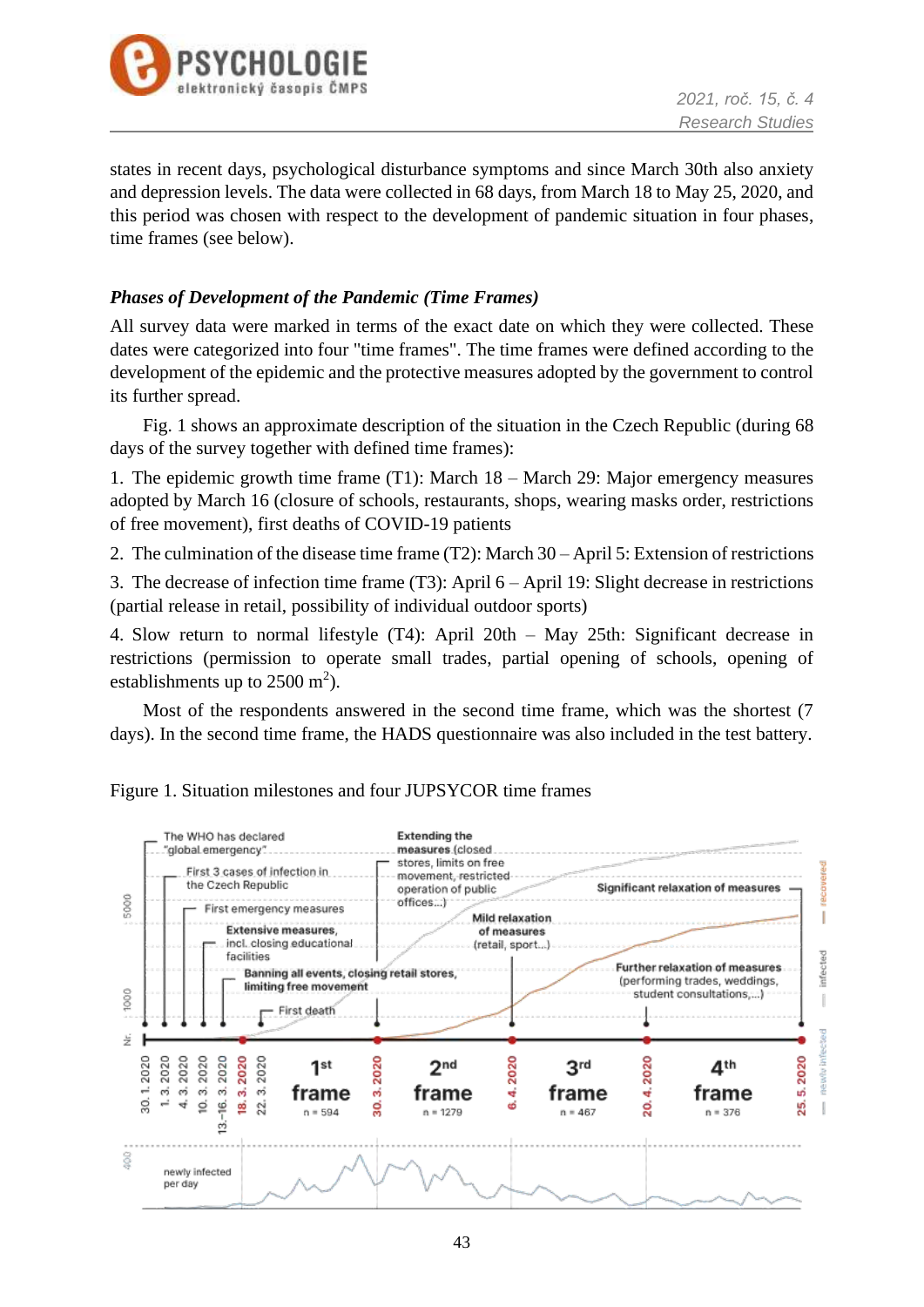

### *Sample*

A total of  $N = 2716$  respondents provided valid responses for the investigation. The research sample consisted of respondents who declared a minimum age of 18 years, agreed to participate and correctly completed the questionnaire set (repeated completions were excluded). Due to the data collection method and limitations caused by the epidemic situation (which made it difficult to collect data, especially from the elderly population), the sample could not be balanced with respect to demographic variables or time of participation. The sample has a significantly higher proportion of women (78.8%), young people under 26 years (43.1%), persons with tertiary education (38.1% compared to 22% as reported by the National Training Fund) (NVF-NOZV, 2016), and the number of respondents who participated in the second time frame (47.1%), see Table 1.

| Characteristic      | Group              | N(%)         |  |
|---------------------|--------------------|--------------|--|
| Gender              | Female             | 2139 (78.8%) |  |
|                     | Male               | 577 (21.2%)  |  |
|                     | Total              | 2716 (100%)  |  |
| Age                 | Mean (SD)          | 36.9(18.1)   |  |
|                     | Min-Max            | $18 - 89$    |  |
| Education           | Primary            | 100(3.7%)    |  |
|                     | Secondary          | 1581 (58.2%) |  |
|                     | Tertiary           | 1035 (38.1%) |  |
| Life cycle identity | Student            | 988 (36.4%)  |  |
|                     | Retiree            | 384 (14.1%)  |  |
|                     | Other <sup>1</sup> | 1344 (49.5%) |  |
| Time frame          | T <sub>1</sub>     | 594 (21.9%)  |  |
|                     | T <sub>2</sub>     | 1279 (47.1%) |  |
|                     | T <sub>3</sub>     | 467 (17.2%)  |  |
|                     | T4                 | 376 (13.8%)  |  |

Table 1. The sample

<sup>1</sup> The "Other" category includes all other population groups who do not consider themselves a student or retiree (e.g., the economically active population, the unemployed and respondents caring for entrusted persons).

To search for differences in subpopulations' reaction to the pandemic situation, age groups (see Table 2) were created based on life cycle stages (i.e., young people, younger, middle and older productive age, senior age). The group of young people under 26 years (from which 80% were students) was divided into two subgroups of similar size. This allowed us to gain a more detailed understanding of the psychological impact on the youngest subpopulation, which was identified as the most vulnerable in some recent studies on COVID-19. The percentages of students in the two youngest subgroups were 91.6% and 71.1%, respectively. To reveal whether the psychological load of the pandemic differs with age, a correlation analysis and separate temporal dynamics analyses for age groups were carried out. As the distribution of gender was heavily unbalanced, men 4 times less represented than women, separate analyses were carried out for women and men subsamples. As the significance of gender differences could not be validly tested in the whole unbalanced sample, a randomly selected stratified and equally sized subgroup of the sample of women  $(N = 576)$  was created and used to validate gender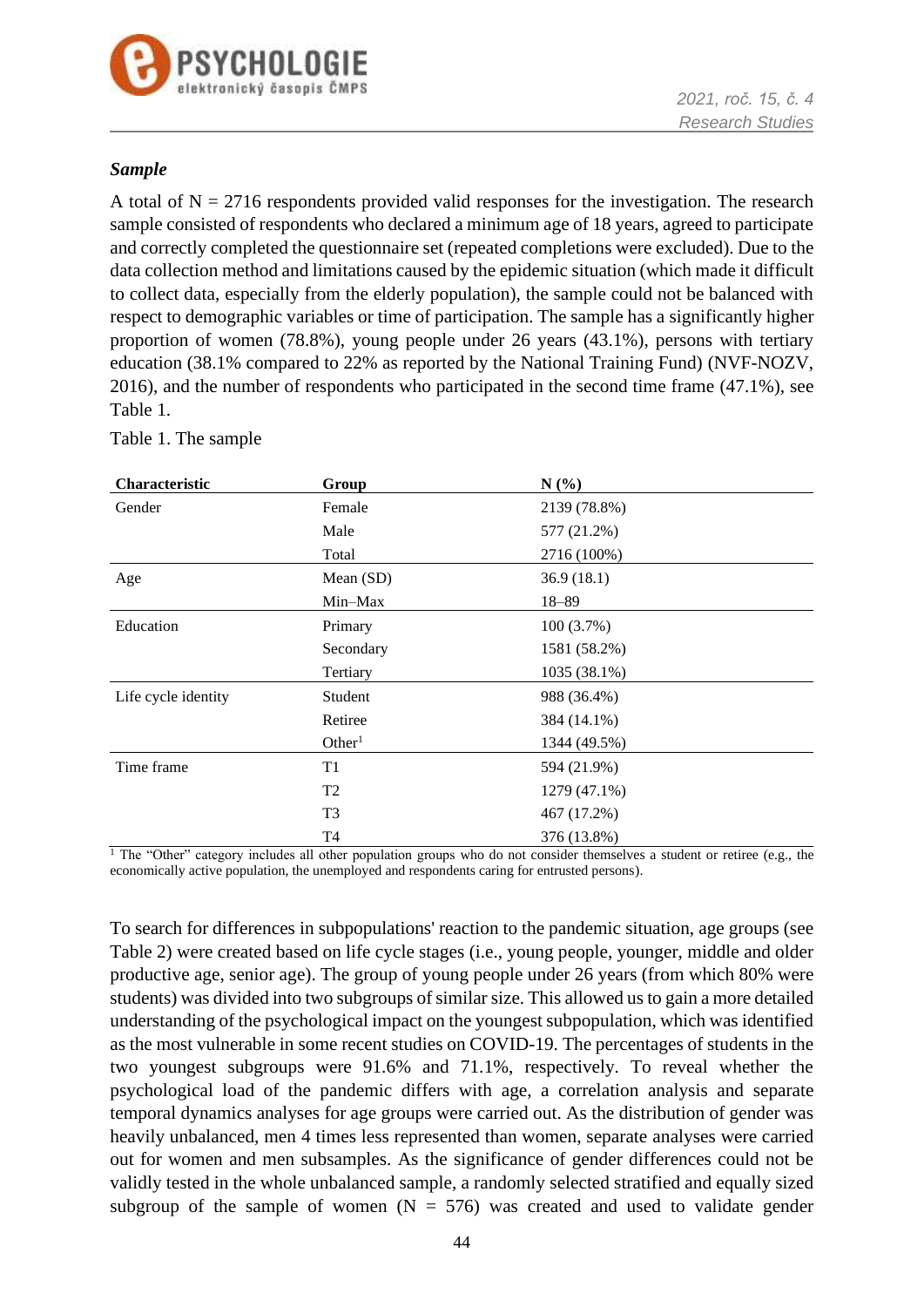

differences. The assistance of interviewers helped collect data also from people who agreed to participate but were not able or wishing to use the Internet to enter the data directly.

Table 2. Composition of the data sample by age group and gender

| Age group | $N(\%)$     | Females $(\% )$ | Males $(\% )$ | Assisted data entry $(\% )$ |
|-----------|-------------|-----------------|---------------|-----------------------------|
| 18-21     | 512 (18.9%) | 430 (84%)       | 82 (16%)      | 96 (18%)                    |
| $22 - 25$ | 658 (24.2%) | 524 (80%)       | 134 (20%)     | 110(17%)                    |
| 26-34     | 421 (15.5%) | 306 (73%)       | 115 (27%)     | 74 (18%)                    |
| $35 - 44$ | 306 (11.3%) | 250 (82%)       | 56 (18%)      | 50 (16%)                    |
| $45 - 64$ | 436 (16.1%) | 338 (78%)       | 98 (22%)      | 159 (22%)                   |
| $65+$     | 383 (14.1%) | 291 (76%)       | 92 (24%)      | 153 (43%)                   |
| Total     | 2716 (100%) | 2139 (79%)      | 577 (21%)     | 653 (24%)                   |

## *Measures*

SEHW: Scales of Emotional Habitual Subjective Well-being (Džuka & Dalbert, 2002) is a 10-item questionnaire focused on the emotional component of subjective well-being (Džuka, 2015). It uses the Positive Emotions subscale (SEHW-P) consisting of four descriptors (pleasure, happiness, joy, physical freshness) and the Negative Emotions subscale (SEHW-N) comprising six descriptors (anger, guilt feelings, shame, fear, pain, sorrow), each being assessed on a six-point frequency scale ranging from 1 (almost never) to 6 (almost always). The questionnaire has been used in studies on well-being in different populations (Džuka & Dalbert, 2002; Gurková et al., 2014). The internal consistency estimate for the positive emotions subscale was Cronbach's alpha = 0.83 and for the negative emotions subscale it was Cronbach's alpha =  $0.67$  in the validation study (Džuka & Dalbert, 2002). In the present study, the respective Cronbach alphas were 0.85 and 0.74, the McDonald's omega was 0.85 for positive emotions and 0.76 for negative emotions.

SRQ20: The World Health Organization (WHO) developed the Self-Reporting Questionnaire as a screening tool for common mental disorders in primary health care settings (Harding et al., 1983). The SRQ20 uses 20 items with 2 variants of answer (yes/no) and has been used in numerous settings (community, primary care, hospital) (Beusenberg et al., 1994). The questionnaire was used in many studies, especially for a quick screening of mental problems in emergency and crisis situations and in research in developing countries (Scholte et al., 2011; Ventevogel et al., 2007). The cut-off point of 8 is widely used for total scores (Harpham et al., 2003; Plomecka et al., 2020), since it has been understood that the resulting SRQ20 score falls into three categories: no problems (0 to 4 positive answers), mild difficulties (5-7 positive answers) and severe difficulties (8 or more positive answers) (Dragomirecká et al., 2004). In the present study, Cronbach's alpha was 0.84 and McDonald's omega was 0.85.

HADS: The Hospital Anxiety and Depression Scale (Zigmond & Snaith, 1983) is a 14-item questionnaire developed to identify the case (possible and probable) of anxiety disorders and depression. It is divided into an Anxiety subscale (HADS-A) and a Depression subscale (HADS-D), both of which contain 7 intermingled items. HADS has been used extensively, and there are several hundreds of studies using HADS as a research instrument (Cosco et al., 2012). Bjelland et al. (Bjelland et al., 2002), through a systematic review of a large sample of studies, identified a cut-off point of 8 (from 21) for anxiety and/or depression. The Czech version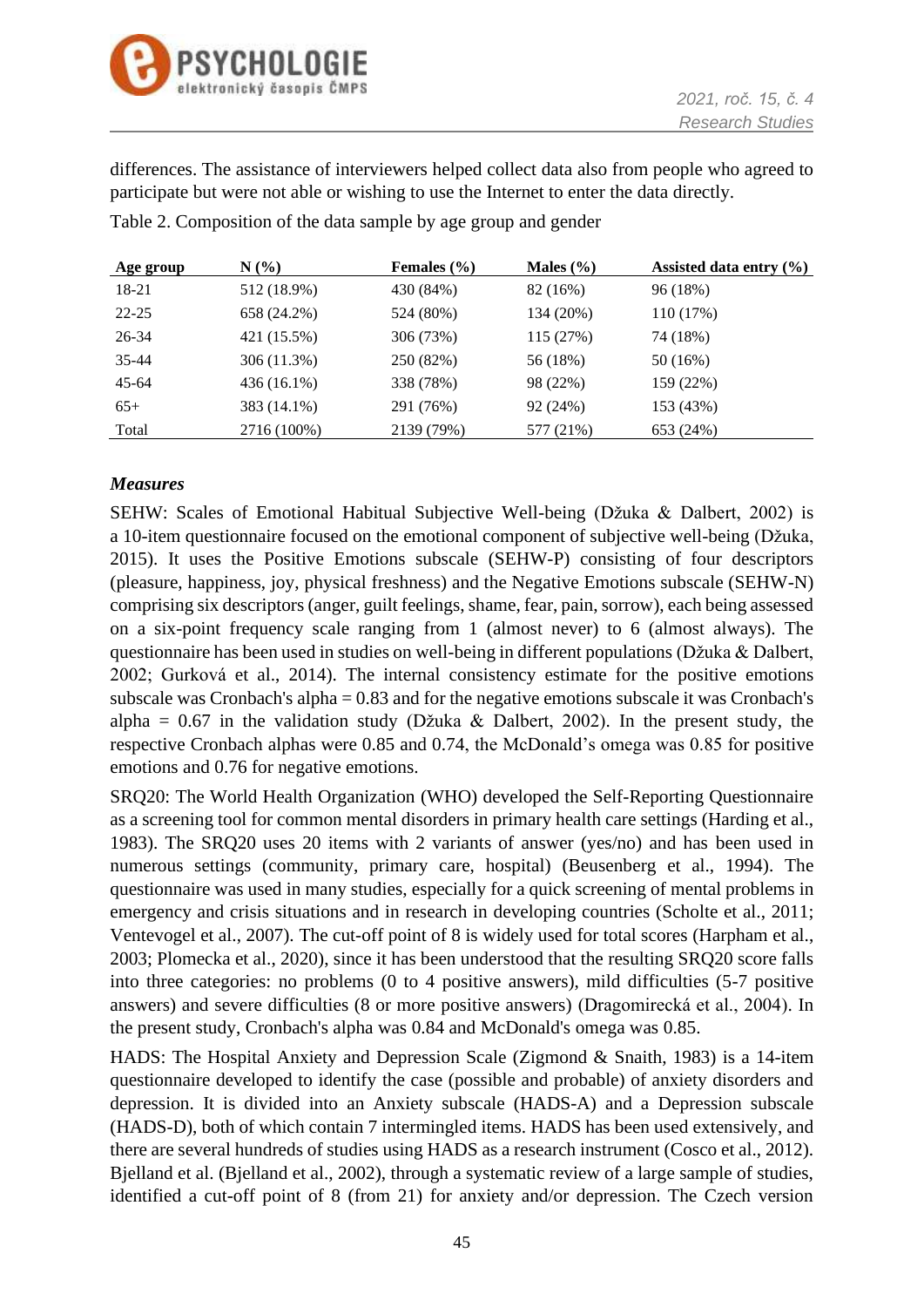

published by Bužgová et al. (2014) showed acceptable reliability (Cronbach's alpha 0.82 and 0.80 for anxiety and depression scale) and cut-off scores of 8 for mild, 11 for moderate, and 15 for severe anxiety/depression. In the present study the Cronbach alphas were 0.88 for anxiety and 0.78 for depression, McDonald's omega was 0.88 for anxiety and 0.78 for depression.

### *Data Analysis*

Dependent variables were positive and negative emotions scores based on SEHW, total psychological disturbance score (mental distress) based on SRQ20, and anxiety and depression scores based on HADS; independent variables were gender, age, and time frame.

Statistical analysis was performed using SPSS Statistics, version 24. The reliability of the instruments was tested using Cronbach's alpha and McDonald's omega (Hayes & Countts, 2020), and the relationships between the individual scales were examined using intercorrelation analysis (see Figure 2). The normality tests did not show a normal distribution (data showed a significant left-hand skewness), nonparametric tests were used: Mann-Whitney U test and Kruskal-Wallis ANOVA. To ensure invariance between the comparison groups, the selected analyses were adjusted to limit other intervening factors. The level of statistical significance was established at  $p < 0.05$ , two-sided tests were used to test differences.

Figure 2. Dependent variables scales inter-correlation



*Note*. All coefficients are significant at  $p < .001$  (Bonferroni correction).

### **Results**

### *Direct self-report and interviewer-assisted self-report*

For hard-to-reach groups of respondents (e.g., in age groups 45-64 and 65+), data collection was performed using the assistance of an interviewer, therefore, the difference to directly entered self-reported data was tested, taking into account age as a covariate. A significant difference after corrections was identified in the case of depression ( $F = 26.78$ , p <0.01,  $r = .012$ ), evaluation of negative emotions (F = 9.49, p < 0.01  $r = .004$ ) and stress (F = 9.01,  $p$  <0.05),  $r = .004$ ) also shows a significant correlation, but with a low strength of the effect.

### *Temporal Dynamics*

Scores of positive and negative emotions scales, general psychological disturbance, anxiety, and depression were used to analyse the temporal dynamics of self-reported mental states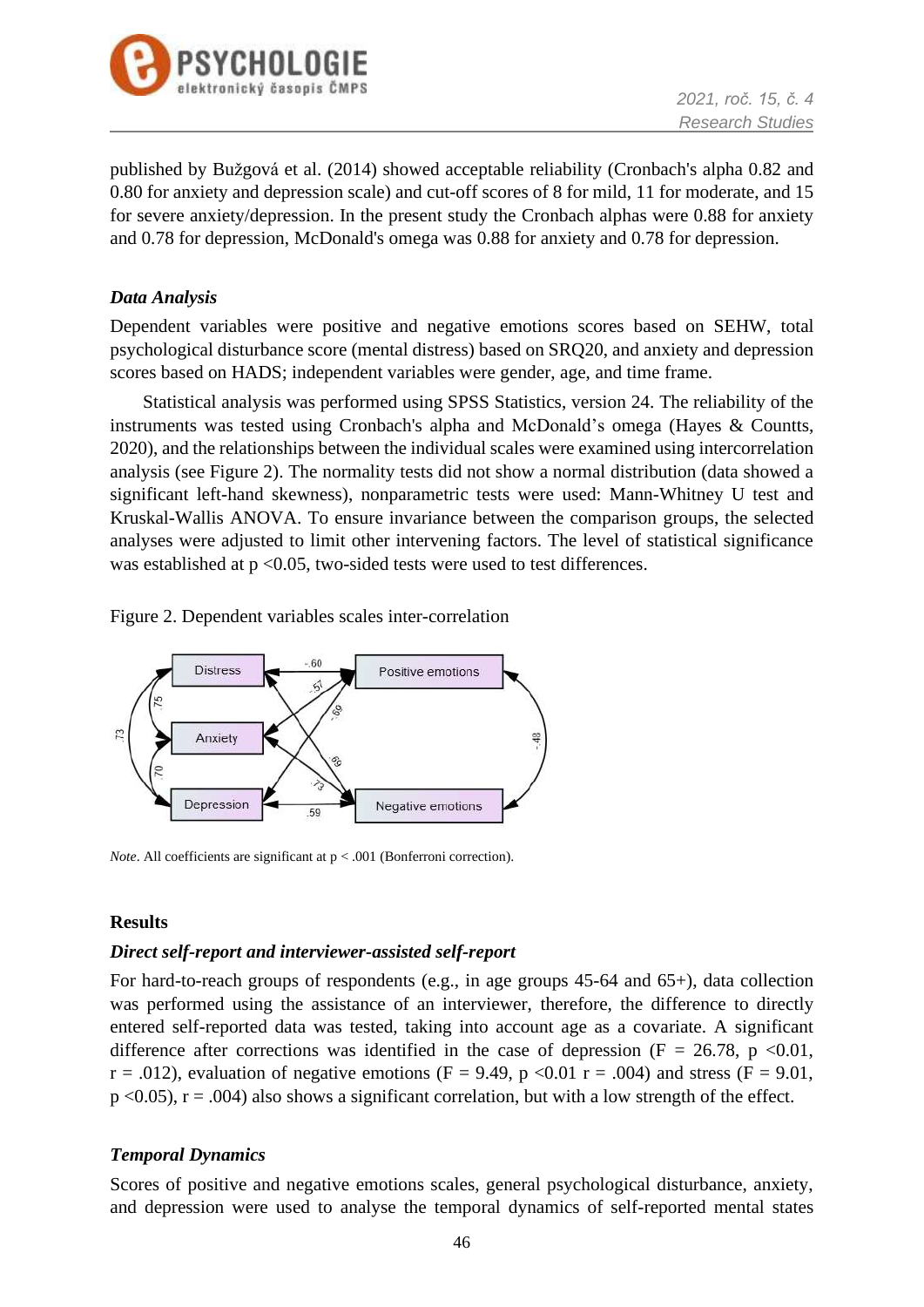

during the time frames of the pandemic. Independent samples Kruskal-Wallis test analysis showed significant differences in all these measures between different time frames. Table 4 provides basic descriptives for dependent variables in the four 'time frames' and the results of Kruskal-Wallis analyses (the tests are validated on a sample with only direct self-report data).

Table 3. Temporal dynamics of psychological impact by time frame

|               |                     |              |           |               |                        |                        |                              | <b>Effect</b>    |
|---------------|---------------------|--------------|-----------|---------------|------------------------|------------------------|------------------------------|------------------|
|               | <b>Time</b>         | Mean         | 95%       | <b>Median</b> | Kruskal-               |                        |                              | size             |
|               | frame               | (SD)         | CI        | (IQR)         | Wallis $X^2$           | Sig.                   | <b>Pairwise</b> <sup>a</sup> | Eta <sup>2</sup> |
|               |                     | 3.43         | $3.35 -$  | 3.25          |                        |                        |                              |                  |
|               | $\mathrm{T}1$       | (0.99)       | 3.51      | (1.25)        | 23.28                  | < 0.01                 | $T1 > T4$ *;                 | 0.007            |
| Positive      |                     | 3.37         | $3.32 -$  | 3.35          |                        |                        |                              |                  |
| emotions      | T <sub>2</sub>      | (0.94)       | 3.42      | (1.25)        | $df = 3$               |                        | $T2 < T3^*$ , $T4^{**}$      |                  |
| (SEHW-P)      |                     | 3.51         | $3.43 -$  | 3.5(1.0)      |                        |                        |                              |                  |
|               | T <sub>3</sub>      | (0.92)       | 3.59      |               |                        |                        |                              |                  |
|               |                     | 3.61         | $3.52 -$  | 3.5           |                        |                        | $(T2 < T3^*$ ,               |                  |
|               | T <sub>4</sub>      | (0.97)       | 3.71      | (1.25)        | $(23.50)^{b}$          | $(<0.01)$ <sup>b</sup> | $T4**$                       | 0.007            |
|               | <b>Time</b>         | <b>Mean</b>  | 95%<br>CI |               | ${\bf X}^2$            |                        | <b>Pairwise</b> <sup>a</sup> |                  |
|               | frame               | (SD)<br>2.35 | $2.29 -$  | 2.33          |                        | Sig.                   |                              |                  |
|               | $\mathrm{T}1$       | (0.74)       | 2,41      | (1.0)         | 33.50                  | < 0.01                 | $T1 > T4$ *;                 | 0.011            |
|               |                     | 2.46         | $2.42 -$  | 2.33          |                        |                        |                              |                  |
| Negative      | T <sub>2</sub>      | (0.80)       | 2.50      | (1.17)        | $df = 3$               |                        | $T2 > T3^*$ , $T4^{**}$      |                  |
| emotions      |                     | 2.30         | $2.22 -$  | 2.17          |                        |                        |                              |                  |
| (SEHW-N)      | T <sub>3</sub>      | (0.76)       | 2.36      | (1.0)         |                        |                        |                              |                  |
|               |                     | 2.22         | $2.14-$   | 2.17          |                        |                        |                              |                  |
|               | T <sub>4</sub>      | (0.73)       | 2.29      | (1.0)         | $(30.58)^{b}$          | $(<0.01)$ <sup>b</sup> | $(T2 < T3^*, T4^{**})$       | 0.012            |
|               | <b>Time</b>         | <b>Mean</b>  | 95%       |               |                        |                        |                              |                  |
|               | frame               | (SD)         | CI        |               | ${\bf X}^2$            | Sig.                   | <b>Pairwise</b> <sup>a</sup> |                  |
|               |                     | 4.74         | $4.44 -$  | 4(5)          |                        |                        |                              |                  |
|               | T1                  | (3.72)       | 5.04      |               | 44.64                  | < 0.01                 | $T1 > T4$ *;                 | 0.015            |
|               |                     | 5.48         | $5.24 -$  | 5(7)          |                        |                        | $T2 > T1***T3**$             |                  |
| Psychological | T <sub>2</sub>      | (4.34)       | 5.72      |               | $df = 3$               |                        | $T4**$                       |                  |
| disturbance   |                     | 4.43         | $4.07 -$  | 4(6)          |                        |                        |                              |                  |
| (SRQ20)       | T <sub>3</sub>      | (3.95)       | 4.79      |               |                        |                        |                              |                  |
|               |                     | 4.03         | $3.65 -$  |               |                        |                        | $(T1 > T4**; T2)$            |                  |
|               | T <sub>4</sub>      | (3.77)       | 4.42      | 3(5)          | $(47.28)^{b}$          | $(<0.01)$ <sup>b</sup> | $>$ T3**, T4**)              | 0.019            |
|               | <b>Time</b>         | <b>Mean</b>  | 95%       |               |                        |                        |                              |                  |
|               | frame               | (SD)         | CI        |               | $\mathbf{X}^2$         | Sig.                   | <b>Pairwise</b> <sup>a</sup> |                  |
|               |                     | 5.71         | 5.49-     | 5(5)          |                        |                        | $T2 > T3**$ , T4             |                  |
|               | T <sub>2</sub>      | (3.92)       | 5.92      |               | 21.34                  | < 0.01                 | **                           | 0.009            |
| Depression    |                     | 5.08         | $4.75 -$  | 4(6)          |                        |                        |                              |                  |
| (HADS-D)      | T <sub>3</sub>      | (3.69)       | 5.42      |               | $df = 2$               |                        |                              |                  |
|               |                     | 4.83         | $4.45 -$  | 4(5)          |                        |                        |                              |                  |
|               | T <sub>4</sub>      | (3.79)       | 5.22      |               | $(22.88)$ <sup>b</sup> | $(<0.01)$ <sup>b</sup> | $(T2 > T4 **$                | 0.010            |
|               | <b>Time</b>         | <b>Mean</b>  | 95%       |               |                        |                        |                              |                  |
|               | frame               | (SD)         | CI        |               | ${\bf X}^2$            | Sig.                   | <b>Pairwise</b> <sup>a</sup> |                  |
|               |                     | 7.01         | $6.75 -$  | 7(7)          |                        |                        |                              |                  |
|               | T2                  | (4.67)       | 7.27      |               | 29.24                  | < 0.01                 | $T2 > T3**$ , $T4**$         | 0.013            |
| Anxiety       |                     | 6.11         | $5.72-$   | 6(7)          |                        |                        |                              |                  |
| $(HADS-A)$    | T <sub>3</sub>      | (4.33)       | 6.51      |               | $df = 2$               |                        |                              |                  |
|               |                     | 5.70         | $5.27 -$  | 5(6)          |                        |                        | $(T2 > T3^*$ ,               |                  |
|               | $\operatorname{T4}$ | (4.24)       | 6.13      |               | $(29.35)^{b}$          | $(<0.01)$ <sup>b</sup> | $T4**$                       | 0.013            |

<sup>a</sup> For multiple tests, the p-values are corrected by Bonferroni correction; significance at rate \* p<.05; \*\* p<.01

<sup>b</sup> Values in parentheses are adjusted for directly self-reported data only.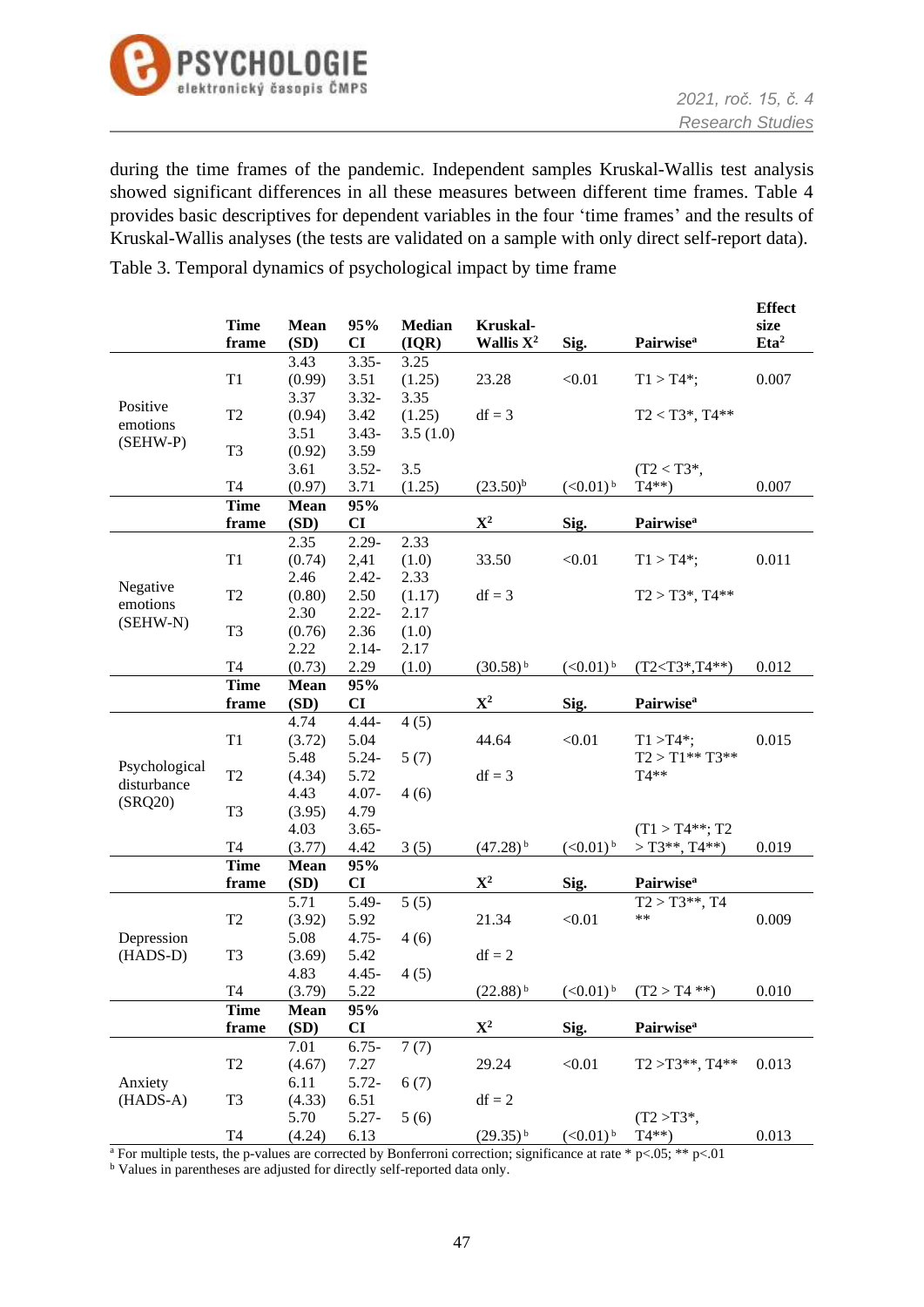

Table 4 presents the prevalence of mental health problems (for measures with predefined cutoff scores) during the pandemic showing the peak of psychological disturbance in T2 and improvement in all three measures (psychological disturbance, anxiety, depression) after the culmination of the disease. The classification of the severity of mental health problems is based on work of Dragomirecká et al. (2004) and Bužgová et al. (2014). Differences in time course were significant, also in the subsample with only direct self-reported data.

Table 4. Mental health problems in different time frames

| <b>Property Controller (SKVZV)</b> |                                                             |                                             |                            |  |  |  |  |
|------------------------------------|-------------------------------------------------------------|---------------------------------------------|----------------------------|--|--|--|--|
| Time frame                         | No problem                                                  | <b>Mild difficulties</b>                    | <b>Severe difficulties</b> |  |  |  |  |
| T1                                 | 54.5 % (324 / 310.8)                                        | $25.4\%$ (151/133.8) 20.0 % (119/149.4)     |                            |  |  |  |  |
| T <sub>2</sub>                     | $47.5\%$ (607 / 669.2)                                      | $21.5\%$ (275 / 288.2) 31.0 % (397 / 321.6) |                            |  |  |  |  |
| T3                                 | 54.2 % (253 / 244.3)                                        | $25.1\%$ (117 / 105.2) 20.8 % (97 / 117.4)  |                            |  |  |  |  |
| T4                                 | $63.0\%$ (237 / 196.7)                                      | $18.4\%$ (69 / 84.7) $18.6\%$ (70 / 94.6)   |                            |  |  |  |  |
|                                    | Chi square = 55.70, df = 6, p < 0.001, Cramer's $V = 0.101$ |                                             |                            |  |  |  |  |

**Psychological disturbance (SRQ20)**

| <b>Depression (HADS-D)</b>                                  |                      |                        |                            |                          |  |  |
|-------------------------------------------------------------|----------------------|------------------------|----------------------------|--------------------------|--|--|
| Time frame                                                  | No problem           | Mild depression        | <b>Moderate depression</b> | <b>Severe depression</b> |  |  |
| T2                                                          | 70.3 % (899 / 925.2) | $16.4\%$ (210 / 204.9) | $10.9\%$ (139 / 121.1)     | $2.4\%$ (31/27.7)        |  |  |
| <b>T3</b>                                                   | 74.7 % (349 / 337.8) | $15.8\%$ (74 / 74.8)   | $8.4\%$ (39 / 44.2)        | $1.1\%$ (5/10.1)         |  |  |
| T4                                                          | 76.3 % (287 / 272)   | $14.9\%$ (56/62.5)     | $6.1\%$ (23/35.6)          | $2.7\%$ (10/8.1)         |  |  |
| Chi square = 17.11, df = 6, p = 0.009, Cramer's $V = 0.086$ |                      |                        |                            |                          |  |  |

| Anxiety (HADS-A) |                                                              |                     |                                             |                       |  |  |  |  |
|------------------|--------------------------------------------------------------|---------------------|---------------------------------------------|-----------------------|--|--|--|--|
| Time frame       | No problem                                                   | <b>Mild anxiety</b> | <b>Moderate anxiety</b>                     | <b>Severe anxiety</b> |  |  |  |  |
| T <sub>2</sub>   | 56.7 % (725 / 776)                                           |                     | $20.3\%$ (260 / 250.7) 15.9 % (203 / 174.2) | $7.1\%$ (91 / 77.8)   |  |  |  |  |
| T3               | 64.2 % $(300 / 283.5)$                                       | $19.9\%$ (93/91.6)  | $11.8\%$ (55 / 63.6)                        | 4.1 % $(19/28.4)$     |  |  |  |  |
| - T4             | $69.9\%$ (263 / 228.2)                                       | $16.8\%$ (63/73.7)  | $8.2\%$ (31/51.2)                           | $5.1\%$ (19 / 22.9)   |  |  |  |  |
|                  | Chi square = 31.29, df = 6, $p < 0.001$ , Cramer's V = 0.056 |                     |                                             |                       |  |  |  |  |

*Note*. Values in parentheses show % frequency (counts observed/expected)

To summarize the findings of temporal dynamics, the peak of negative experience was reported during the culmination time frame (T2), the two following time frames, i.e., decrease in infection (T3) and slow return to normal lifestyle (T4), were accompanied by a significant decrease in negative and increased positive emotions and relief from psychological disturbances/mental distress, anxiety and depression symptoms (see Fig. 2). While the temporal dynamics of subjective experience, in general, reflected the development of the epidemic, positive emotions scores were still higher than negative emotions scores in each of the time frames.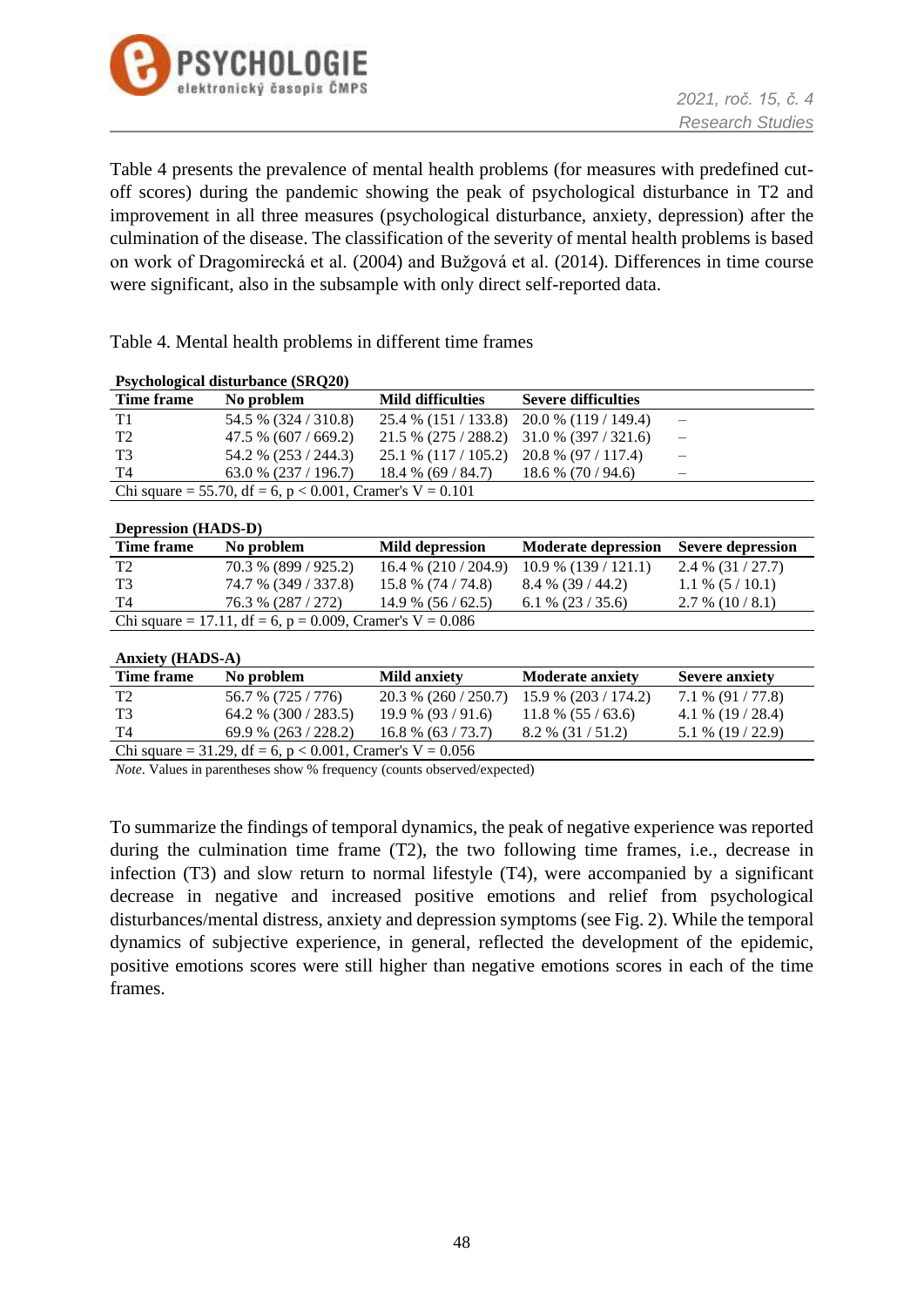

Figure 2. Mental health problems observed in the three 'time frames' (four in distress), represented proportionally to the maximum value of the scales of distress, depression, and anxiety.



Concerning the content of emotional experience, fear was reported as the strongest negative emotion and in T2 it was significantly stronger than all other negative emotions (Friedman's test = 1973.79, df = 5,  $p < 0.001$ ), in other time frames its intensity was indistinguishable from sorrow, all other negative emotions were weaker. Anger was the third most reported emotion. Among positive emotions, joy was the strongest emotion reported in T1-T3, while physical freshness was the weakest in T2 and T3; at T4, all positive emotions were reported with similar intensity. Regarding items related to psychological disturbance/mental distress (SRQ20), the most frequently reported symptom was nervousness (reported by 54.6% of all respondents), being easily tired (47.7%), lack of enjoyment (42.2%), poor sleep, and permanent tiredness (34.3%). Except for five symptoms (bad appetite, difficulty making decisions, imagery of suicide, upset stomach and getting easily tired), all other symptoms changed significantly during the development of the epidemic, the majority of them had a peak in T2 and then decreased.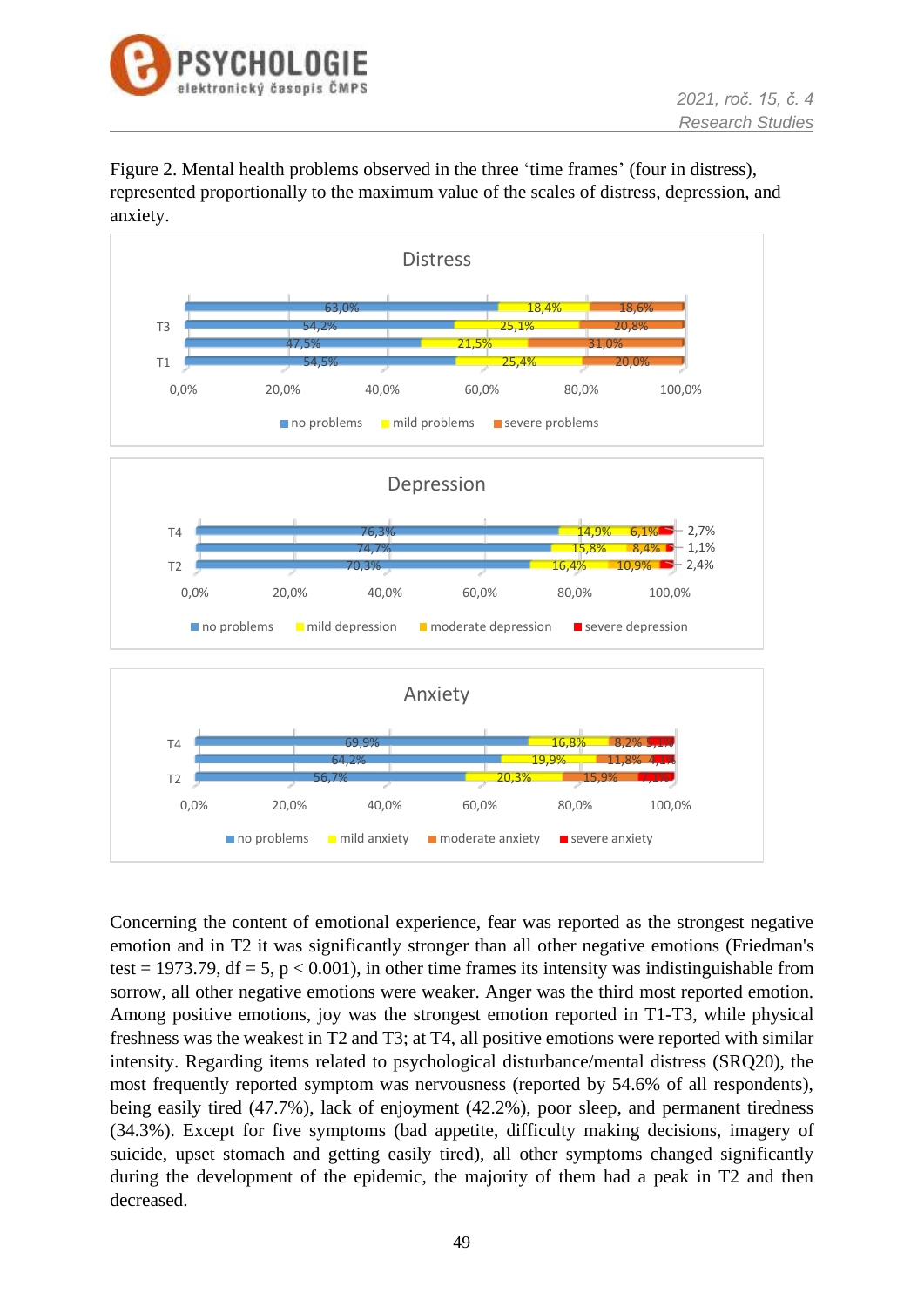

### *Age Group Differences*

The effect of age was analysed with control of 'gender' and 'time frame' variables. Age is significantly and negatively correlated here after Bonferoni correction with negative emotions (Spearman rho =  $-0.081$ , p < 0.01) and psychological disturbance (rho =  $-0.139$ , p < 0.01). However, separate analysis for individual time frames revealed that the significance of these correlations vary and only the correlation of age and psychological disturbance (SRQ20) remains highly significant in all time frames (Spearman's rho ranged from - 0.139 to - 0.173, with p values 0.01 or lower after corrections). The subsequent Kruskal-Wallis tests allowed us to specify for each time frame which age groups differ significantly (Table 5). Young adults (age cohorts of 18 - 21 years and 22 - 25 years) showed a higher psychological disturbance from T1 to T3, the group of 22-25 showed a significantly higher level of anxiety in T4 than seniors (65+ years).

| Time           |                           | <b>Kruskal-Wallis Sig</b>  |                                |                                          |
|----------------|---------------------------|----------------------------|--------------------------------|------------------------------------------|
| frame          | Scale across Age group    | (df 5; $X^2$ 2-way)        |                                | <b>Pairwise</b> <sup>a</sup>             |
|                | Positive emotions         | 7.63                       | .534                           |                                          |
|                | Negative emotions         | 10.63                      | 1.77                           |                                          |
| T1             | Psychological disturbance | $22.79(14.36)^{b}$         | $< 0.01$ (.039) <sup>b</sup>   | $18-21 > 26-34**$ , 35-                  |
| $N = 594$      |                           |                            |                                | 44**,45-64* (18-21>35-                   |
| $(N = 255)$    |                           |                            |                                | $(44*)^b$                                |
|                | Anxiety                   |                            |                                |                                          |
|                | Depression                |                            |                                |                                          |
|                | Positive emotions         | 5.05                       | 2.50                           |                                          |
|                | Negative emotions         | 8.81                       | .585                           |                                          |
| T <sub>2</sub> | Psychological disturbance | $24.81 (-21.08)^{b}$       | $< 01$ ( $< 01$ ) <sup>b</sup> | $18-21 > 45-64$ <sup>*</sup> ; $22-25 >$ |
| $N = 1279$     |                           |                            |                                | 35-44*, 45-64** (22-25                   |
| $(N = 1127)$   |                           |                            |                                | $>$ 35-44*, 45-64**) <sup>b</sup>        |
|                | Anxiety                   | 9.31                       | .485                           |                                          |
|                | Depression                | 6.77                       | 1.19                           |                                          |
|                | Positive emotions         | 5.13                       | 2.00                           |                                          |
| T <sub>3</sub> | Negative emotions         | 4.89 $(13.46)^{b}$         | $2.15(.095)^{b}$               | $(65 + 22-25^*, 26-34*)b$                |
| $N = 467$      | Psychological disturbance | 14.98 (18.88) <sup>b</sup> | $.050$ $(.010)^{b}$            | $65 + < 18 - 21$ * $(65 + < 18 -$        |
| $(N = 343)$    |                           |                            |                                | $21***$ , 22-25**, 26-34*) <sup>b</sup>  |
|                | Anxiety                   | 5.78                       | 1.65                           |                                          |
|                | Depression                | 4.85                       | 2.17                           |                                          |
|                | Positive emotions         | 6.34                       | 1.35                           |                                          |
| T <sub>4</sub> | Negative emotions         | $8.56(12.92)^{b}$          | $.64$ $(.12)^{b}$              |                                          |
| $N = 376$      | Psychological disturbance | $16.14(14.50)^{b}$         | $.03$ $(.07)^{b}$              |                                          |
| $(N = 338)$    | Anxiety                   | 13759 (12.16) <sup>b</sup> | $.48$ $(.17)^{b}$              | $(22-25 > 65+*)^b$                       |
|                | Depression                | 44472                      | 3.42                           |                                          |

### Table 5. Age group differences in different time frames

<sup>a</sup> Bonferroni correction – significance at rate \*p<.05; \*\*p<.01.

<sup>b</sup> Values in parentheses are adjusted for directly self-reported data only.

*Note.* Effect size Eta squared for all tests below .01 (small effect).

### *Gender Differences*

Gender differences were assessed using the Mann-Whitney U test for the whole sample and for individual data collection time frames. The results show that except for positive emotions, women had significantly higher scores since the start of the epidemic, through it resulting in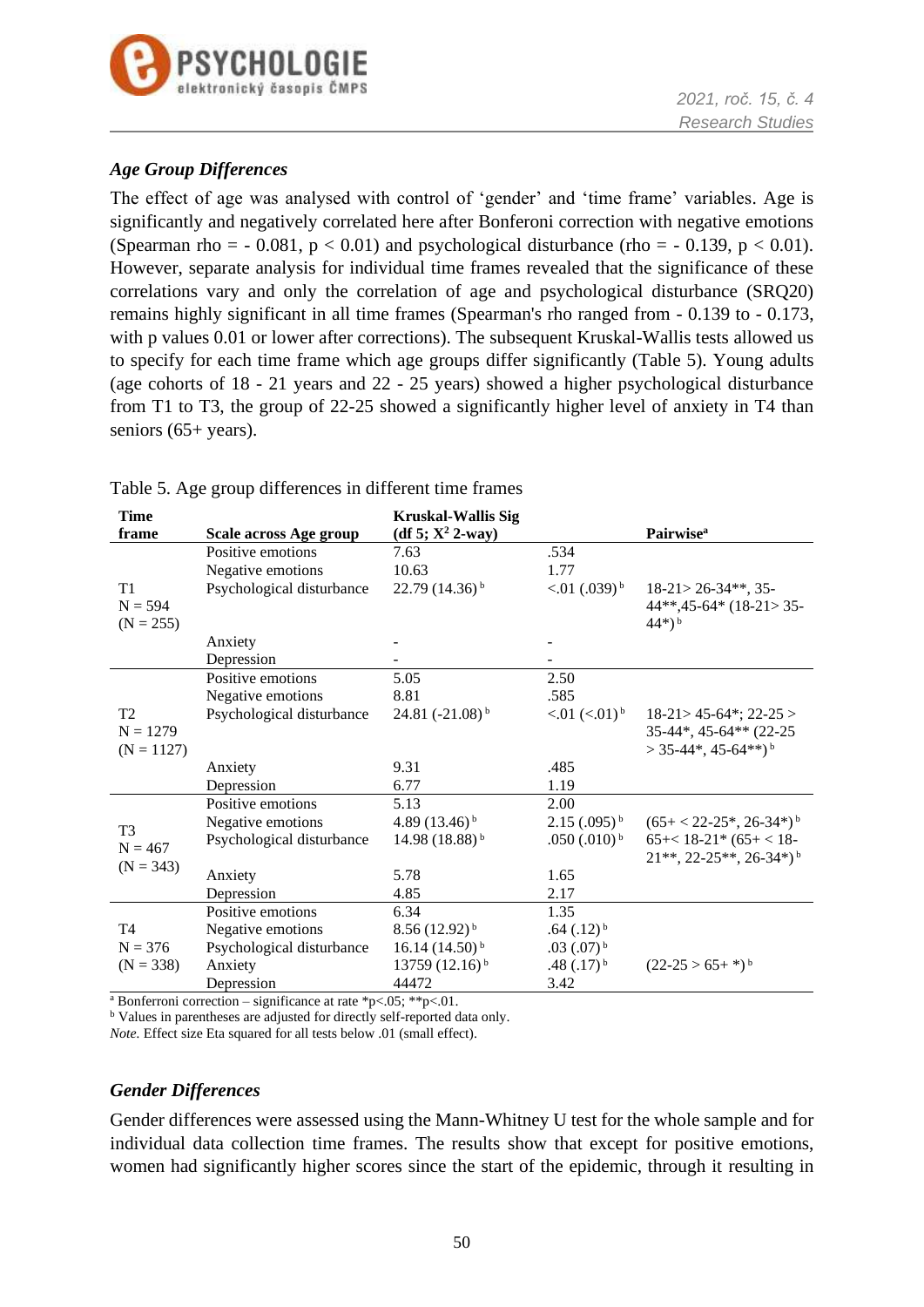

decreased infection (time frames T1 to T3), in the final time frame (T4 return to normal lifestyle) only differences in negative emotions and anxiety remained significant.

As the gender distribution was heavily unbalanced, a stratified subgroup of equally sized randomly selected women's sample (N=576) was used to create a balanced subsample  $(N = 1152)$  to validate the findings. The means of dependent variables of the randomly selected female subgroup were within 95%CI of the original women's sample and the distribution was comparable. The only different result of the tests was found for negative emotions in T4, where the balanced subsample  $(N = 1152)$  also produced a significantly higher score for women (see Table 6).

| <b>Time</b>    |               |             |               |               |               | Mann-        |                        | Sig.                  |
|----------------|---------------|-------------|---------------|---------------|---------------|--------------|------------------------|-----------------------|
| frame          | <b>Scales</b> | <b>MALE</b> |               | <b>FEMALE</b> |               | Wh. U        | Z                      | $(2-way)$             |
|                |               |             | <b>Median</b> |               | <b>Median</b> |              |                        |                       |
|                |               | Mean (SD)   | $(IQR)^a$     | Mean (SD)     | $(IQR)^a$     |              |                        |                       |
|                | Positive      | 3.55(0.96)  | 3.5(1.25)     | 3.38(1.00)    | 3.25          | 30713        | $-1.81$                | .231                  |
|                | emotions      |             |               |               | (1.25)        |              |                        |                       |
|                | Negative      | 2.05(0.74)  | 1.83          | 2.46(0.71)    | 2.33          | 21513        | $-6.83$                | < 01                  |
| T <sub>1</sub> | emotions      |             | (0.83)        |               | (0.83)        |              |                        |                       |
|                | Psychological | 3.22(3.17)  | 2(4)          | 5.28(3.76)    | 5(5)          | 21937        | $-6.61$                | < 01                  |
|                | disturbance   |             |               |               |               |              |                        |                       |
|                | Anxiety       |             |               |               |               |              |                        |                       |
|                | Depression    |             |               |               |               |              |                        |                       |
|                | Positive      | 3.46(0.95)  | 3.50          | 3.35(0.94)    | 3.25          | 108955       | $-2.08$                | .29                   |
|                | emotions      |             | (1.25)        |               | (1.25)        |              |                        |                       |
|                | Negative      | 2.11(0.82)  | 2(1)          | 2.53(0.78)    | 2.50(1)       | 79651        | $-7.89$                | < 01                  |
| T <sub>2</sub> | emotions      |             |               |               |               |              |                        |                       |
|                | Psychological | 3.94(3.91)  | 3(5)          | 5.81 (4.36)   | 5(7)          | 88094        | $-6.22$                | < 01                  |
|                | disturbance   |             |               |               |               |              |                        |                       |
|                | Anxiety       | 5.33(4.40)  | 4(6)          | 7.37(4.65)    | 7(7)          | 87606        | $-6.31$                | < 01                  |
|                | Depression    | 4.74(3.69)  | 4(5)          | 5.92(3.94)    | 5(6)          | 97762        | $-4.30$                | < 01                  |
|                | Positive      | 3.59(0.90)  | 3.50          | 3.48(0.93)    | 3.5(1)        | 20653        | $-.80$                 | 2.11                  |
|                | emotions      |             | (1.25)        |               |               |              |                        |                       |
|                | Negative      | 2.02(0.71)  | 2(1)          | 2.40(0.76)    | 2.33(1)       | 15230        | $-4.98$                | < 01                  |
| T <sub>3</sub> | emotions      |             |               |               |               |              |                        |                       |
|                | Psychological | 3.11(3.27)  | 2(6)          | 4.93(4.08)    | 5(6)          | 15937        | $-4.46$                | $< 01$                |
|                | disturbance   |             |               |               |               |              |                        |                       |
|                | Anxiety       | 4.50(3.78)  | 3(7)          | 6.72(4.38)    | 6(6)          | 15328        | $-4.91$                | < 01                  |
|                | Depression    | 4.11(3.33)  | 3(5)          | 5.45(3.75)    | 5(5)          | 17037        | $-3.60$                | < 01                  |
|                | Positive      | 3.70(0.87)  | 3.75          | 3.60(0.99)    | 3.5           | 9710         | $-.80$                 | 2.13                  |
|                | emotions      |             | (1.25)        |               | (1.25)        |              |                        |                       |
|                | Negative      | 1.94(0.58)  | 1.83          | 2.28(0.74)    | 2.17          | 7607         | $-3.41$                | 2.13                  |
| <b>T4</b>      | emotions      |             | (0.83)        |               | (0.92)        | $(5243)^{a}$ | $(-3.24)$ <sup>b</sup> | $(<.01)$ <sup>b</sup> |
|                | Psychological | 3.33(3.04)  | 3(4)          | 4.19(3.90)    | 4(5)          | 9293         | $-1.32$                | .93                   |
|                | disturbance   |             |               |               |               |              |                        |                       |
|                | Anxiety       | 4.07(3.06)  | 4(4)          | 6.05(4.38)    | 5(6)          | 7628         | $-3.36$                | < 01                  |
|                | Depression    | 4.51(3.51)  | 4(4)          | 4.90(3.85)    | 4(5)          | 9868         | $-.56$                 | 2.87                  |

Table 6. Gender differences in different time frames

 $\overline{a}$  IQR = interquartile range.

b Values in parentheses are adjusted for directly self-reported data only.

*Note.* Effect size Eta squared ranging from 0.03 to 0.05 for all tests in T2-T4 (small effect). In T1 Eta squared = 0.01 for positive emotions (small effect), 0.07 for psychological disturbance and 0.08 negative emotions (both intermediate effect). The p-values corrected with Bonferroni correction.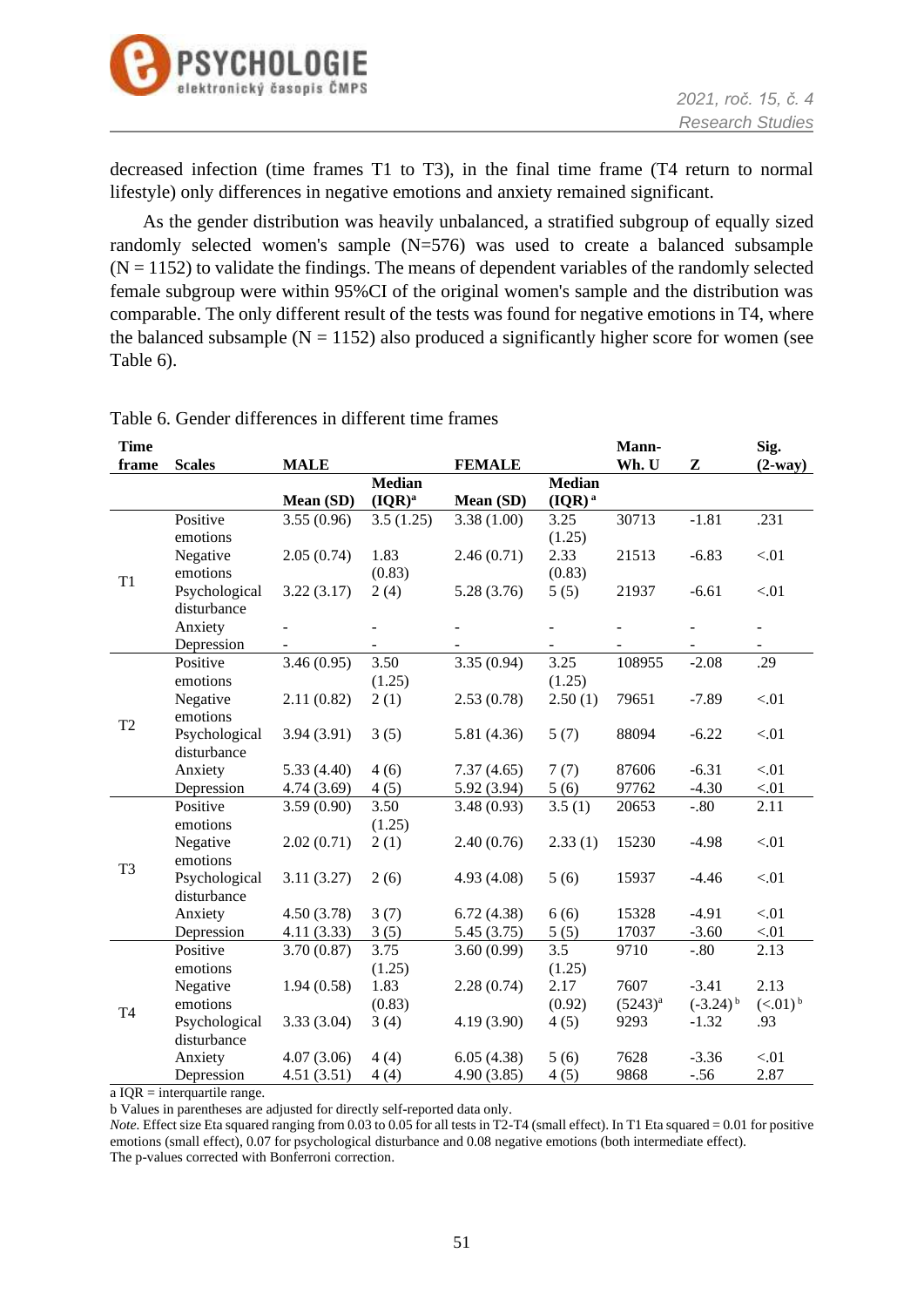

Women reported significantly higher negative and significantly lower positive emotions and greater psychological disturbance, anxiety, and depression. Concerning gender differences in particular time frames, women's experience was significantly more negative than men in T1, T2, and T3 (the epidemic growth time frame, the culmination and the decrease in infection) and women also showed higher scores of psychological disturbance, anxiety, and depression (the latter two have been measured since T2). In T4 (slow return to normal lifestyle), the gender difference was significant only for negative emotions and anxiety (still higher for women). The effect size was nevertheless very small for all measures (R2 ranged  $3 - 8$ %), which shows that gender explained a very small proportion of individual differences in dependent variables.

#### **Discussion**

This study presents data from an online survey aimed at describing the temporal dynamics of subjective experience during the development of an epidemic situation in Spring 2020 in the Czech Republic, today referred to as the first wave of the epidemic. Due to the data collection method, there was an oversampling of women, people with higher education, and young adults, mostly students, and therefore the results must be interpreted carefully with respect to possible selection bias. On the other hand, most of the studies addressing the immediate impact of COVID-19 used a similar sampling method and faced the same problem (Mazza et al., 2020; Wang et al., 2020). This sample composition reflects the population's relationship to the digital world, with young people searching for information more online (Orben et al., 2020). An interesting comparison comes with the study by Plomecka et al. (2020) which was carried out on 12,817 respondents in 12 countries. The sample parameters largely correspond to ours, i.e., there was also an unbalanced sample when 72% were women and 75% of the respondents had higher education (bachelor's degree or more). Compared to other studies (Özdin & Bayrak Özdin, 2020; Rodríguez-Rey et al., 2020), our study succeeded in reaching a relatively large number of seniors over 65 years of age (14.1%)

The findings of the present study document the time course of the respondents' reaction to the development of the pandemic situation. They indicate that the public experience reflected the worsening of the epidemic situation and the measures taken by the government relatively accurately. The growing infection and the culmination of the disease were reflected in higher values of negative emotions and psychological disturbances, anxiety, and depression. This course is also documented by other published studies, e.g., Fisher et al., 2020, McCracken et al. (2020), Rossi et al. (2020), Salari et al. (2020), and Serafini et al. (2020), which point to a general trend across different countries of the world.

From the point of view of the Czech context, our results can be supported by the study by Trnka and Lorencová (2020), which document the states of fear, anger, and hopelessness of the Czech population. In terms of international comparison, the study of Lieberoth et al. (2021) points to the comparability of the mental state of the population in the Czech Republic in comparison with other European countries (except from, e.g., the UK and Spain, for which significantly higher levels of stress have been documented). It is important to remind the reader that the epidemic situation in the Czech Republic was not overly serious, but the restrictions were timely and widespread. The spread of the epidemic began to be controlled, the capacity of health care was sufficient, and the system worked well. The people of the Czech Republic had a very high confidence in the health care system (Soukup & Rabušic, 2020), which could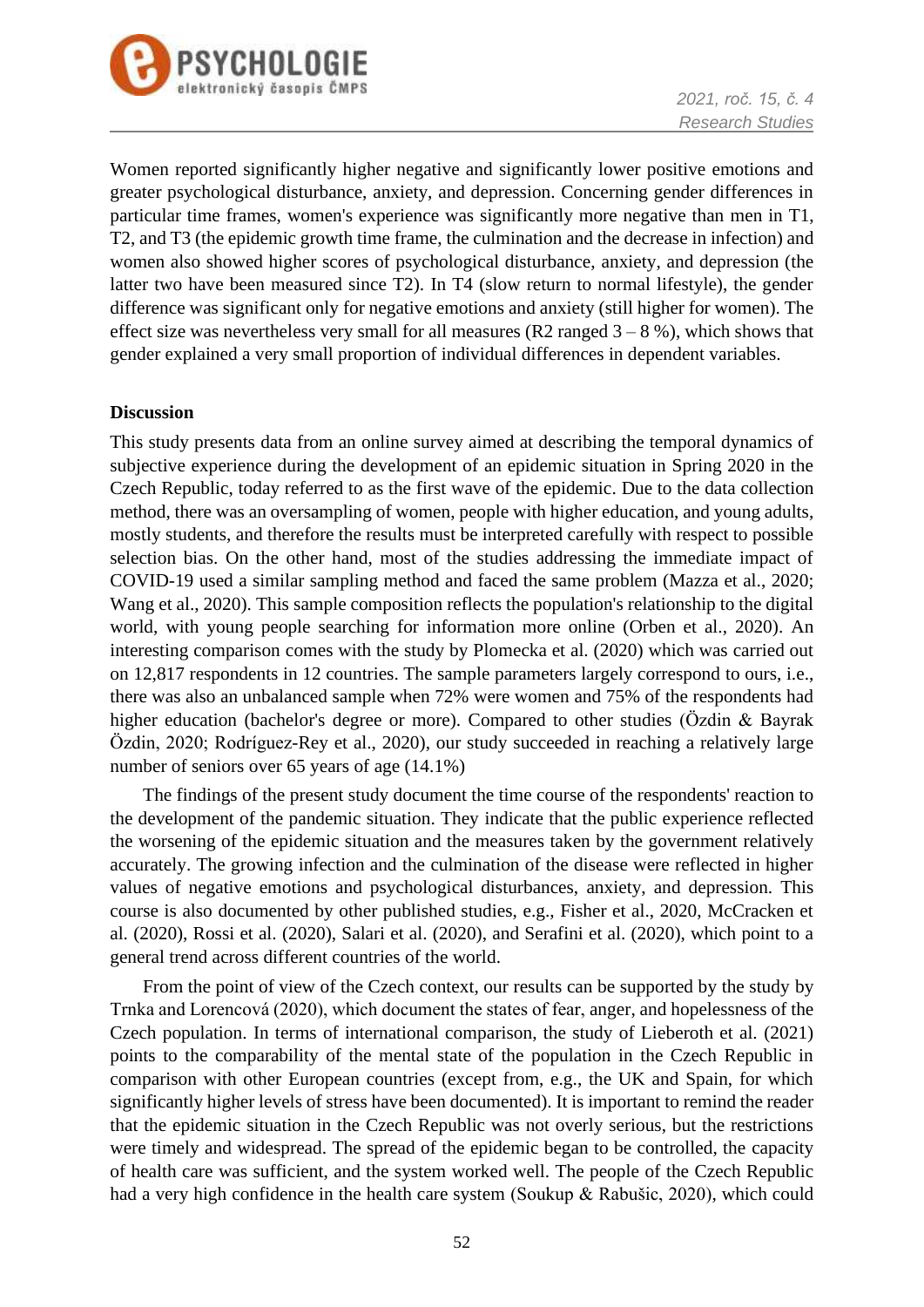

mitigate the psychological impact of the pandemic. Although, the data indicate that the public responded to the development of the situation with significant changes in emotional well-being, growth in dysphoric feelings, and psychological disturbances. On the other hand, when it was clear that the situation was being managed and the powerful restrictive measures (closure of shops, restriction of free movement) began to loosen, the recovery process was relatively fast and a decrease in psychological disturbance and improved emotional balance was evident at the end of the studied period. This time course is especially evident in the youngest age cohort 18 – 21, where joy and happiness increased significantly in T3 and T4, and their psychological disturbance (highest in previous time frames) returned to levels comparable with other age cohorts.

Regarding emotional experience, the analysis across the four 'time frames' proved increased levels of negative emotions and decreased levels of positive emotions during the growth and culmination of the disease compared to later phases of return to a normal lifestyle. However, the scores of positive and negative emotions collected in the two initial time frames characterized by epidemic growth and severe protective restrictions fall in the ranges reported in studies of subjective well-being in situations not affected by COVID-19 or other critical events (Džuka & Dalbert, 2002; Gurková et al., 2014) and did not indicate a serious emotional reaction to the coronavirus pandemic. This might be caused by the fact that only some negative emotions were elevated, esp. fear and sorrow, which did not lead to a significant increase in the composite negative emotions score. The fear reported can be attributed to concerns about infection. Another survey of the Czech population found that 40% of respondents feared that they or their loved ones would receive COVID-19 with severe symptoms (Soukup & Rabušic, 2020).

The impact of the pandemic on psychological disturbances was assessed by SRQ20 similarly to a multinational study (12 countries) by Plomecka et al. (2020) and by HADS as in the Turkish study by Özdin and Bayrak Özdin (2020). A direct comparison with the first study is difficult due to the unavailability of raw scores for individual countries in the research documentation. The published mean scores for men 5.29 (SD=4.64) and women 7.62 (SD=5.05) are nevertheless higher than in our case: 3.49 (SD=3.50) and 5.33 (SD=4.17). The data on HADS are more comparable, the mean scores for Turkish (Özdin & Bayrak Özdin, 2020) and Czech data presented are  $6.8$  (SD=4.2) and  $6.55$  (SD=4.57) for anxiety and  $6.7$ (SD=4.2), and 5.39 (SD=3.87) for depression. This suggests a less serious impact on the Czech population compared to other countries. However, the percentage of Czechs showing psychological disturbances, anxiety, and depression symptoms is still notable, considering that the spread of the epidemic was relatively well controlled.

Another important finding of the current study relates to the role of social desirability in monitoring the public response to the epidemic. The results indicate that the psychological disturbance scores ( $r = .004$ ), negative emotions ( $r = 0.004$ ), but especially depression ( $r = 0.012$ ) were significantly lower when the self-report was assisted by the interviewers compared to direct answering through the online interface themselves. Other authors consider a similar influence, such as Plomecka et al. (2020), but to our knowledge, this difference has not been empirically documented. The fact that negative experience scores are reported to be lower when self-reporting is assisted could also be influenced by other reasons; among them, a proportion of seniors who may have different coping strategies or limited access to information (included the negative one) among those people who need help should be carefully investigated.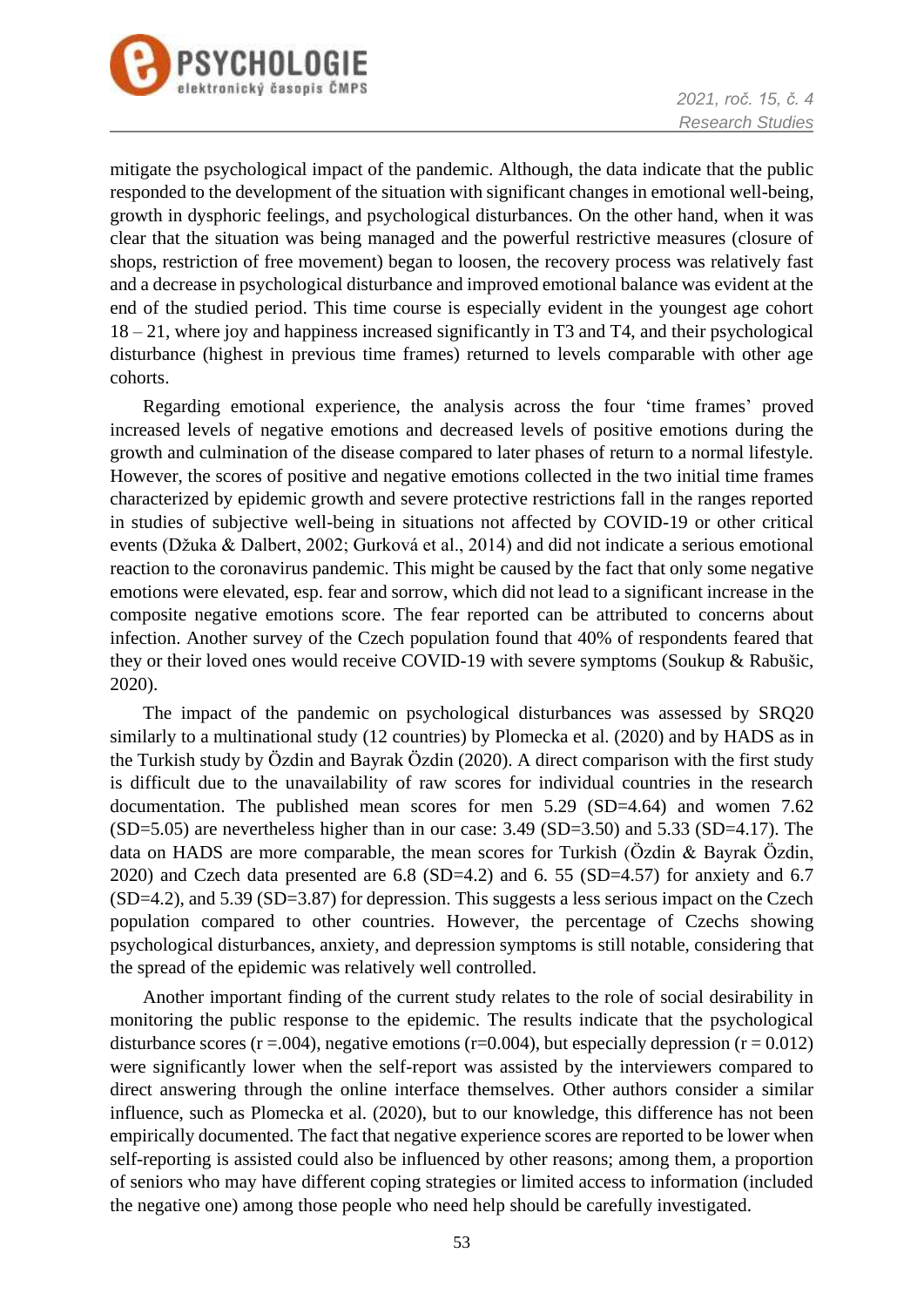

In our study, the youngest cohorts were the most affected by the epidemic situation, and the senior group proved to be the most stable. This may be due to the fact that seniors have richer life experiences, including coping with difficult situations, and also due to the fact that the emotional balance of older people is less intense than that of younger people (Carstensen et al., 2011). The reason may also be the flood of young people with negative information. Mazza et al. (2020) interpret the reason for higher anxiety in young adults on the grounds of being well informed through social media, which goes hand in hand with overexposure to negative information which can lower resilience. The author also associates a higher level of stress with already present health issues or mental disorders, which is more prevalent in younger cohorts, also in the Czech population (Soldánová, 2019). Orben, Tomova, and Blakemore (Orben et al., 2020) emphasize the important role of social deprivation and loss of personal contact among adolescents aged 10 to 24 in the context of Covid-19, which can significantly affect their mental health. On the contrary, there are also protective factors that can moderate our results. Wang et al. (2020) mention that participants with higher education may be better protected against negative emotions. Higher education people are overrepresented in our study, which could influence the results.

The results indicate that women differ significantly from men in the observed variables, the difference was observed especially for psychological disturbance  $(r = 0.07)$  and negative emotions  $(r = 0.08)$ . Because we had a much larger sample of women than men, we verified the findings using a randomly generated comparative subsample of women's data; the significances of the differences were the same (except for anxiety in T4).

Although this study brought about a set of interesting findings, gender and age, which are assumed to be important factors that moderate the psychological impact of the pandemic, explained only a negligible percentage of variance, which means that the degree of psychological disturbance is significantly influenced by other factors (specific life situations, personality differences, etc.). In addition to that, the impact of age and gender itself should be further analyzed, as the underlying causation is unclear. It could be, among others, a lack of life experience and coping skills in young adults, isolation helping to control exposure to potential infection and associated fear of infection or feelings of care and protection induced by adopted measures in older people. This will be the subject of a subsequent qualitative analysis of open statements.

There are several limitations in this study. In particular, the impossibility of obtaining a representative and balanced sample, which is also typical for other studies on this topic, and the inevitability to use screening methods of assessing the mental state that do not yet have stratified population normative data for the Czech society. Unbalanced design and social desirability have proven to be complicating factors, as can be seen from the difference between direct and assisted administration of the questionnaire. Age and gender explain only a small part of the variance of people's psychological response to the development of a pandemic situation, and there is necessary to examine other influences, which will be targeted in further analysis.

Other limitations of the study result from the chosen cross-sectional research design, which, unlike longitudinal studies, does not allow a more complex comparison of development and changes over time. In this regard, we present an analysis of data from four independent data collections, which reduces the ability to interpret the results at the level of causal relationships.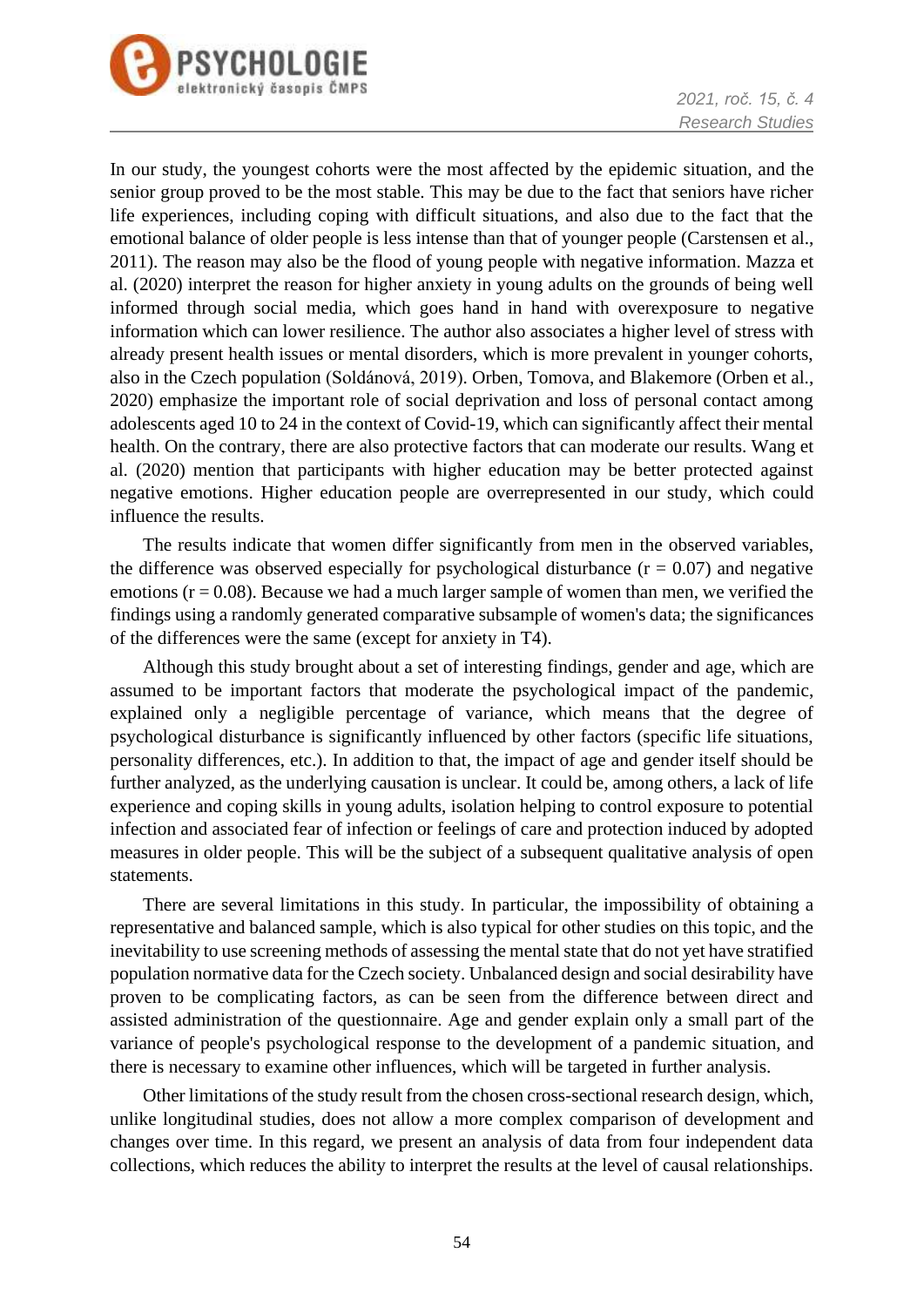

On the other hand, the study has undeniable advantages. It shows the psychological impact on people's emotional well-being and mental state even in the conditions of a relatively wellmanaged protection against pandemics. The results confirm previous findings on the psychological impact of the pandemic on younger age cohorts and on women. In our sample, there was a large representation of students, so further analysis can help to analyse the response of this subpopulation. The benefit of our study is also the fact that it empirically demonstrates the difference between directly and indirectly obtained data in such an emergency situation, which can be used for better understanding of people's responses to similarly serious situations with a high degree of isolation.

### **Conclusion**

In summary, the study supports evidence that the psychological impact of COVID-19 in the Czech Republic during the spring of 2020 was rather strong and immediate even if the spread of the disease was successfully controlled. Women were more negatively affected than men, and the impact on young adults was greater than on mature adults or seniors. Further investigation of these effects is necessary. In contrast, recovery and return to normal well-being were relatively fast when restrictive measures were released, and the spread of the disease remained mild. This could be culturally dependent and also needs further research.

An important finding of the study shows that the report on negative experience can be significantly downplayed when isolated people cannot answer directly online and are assisted by interviewers. This could have implications for studies that assess especially the well-being of people who need help answering screening measures in emergencies.

### **Acknowledgments**

We gratefully acknowledge the contribution of Tereza Vospělová and Gabriela Rotterová for their dedicated help to keep a log of adopted measures and data control.

#### **Research Ethics Statement**

The Ethics Committee of the Faculty of Education of the University of South Bohemia has evaluated the submitted project and has come to the conclusion that the project does not contradict existing principles, rules, and regulations or international standards for carrying out research involving human participants (Ethics Committee Official Report EK12/2020, August 13, 2020).

### **References**

Al Dhaheri, A. S., Bataineh, M. F., Mohamad, M. N., Ajab, A., Al Marzouqi, A., Jarrar, A. H., Habib-Mourad, C., Abu Jamous, D. O., Ali, H. I., Al Sabbah, H., Hasan, H., Stojanovska, L., Hashim, M., Abd Elhameed, O. A., Shaker Obaid, R. R., ElFeky, S., Saleh, S. T., Osaili, T. M., & Cheikh Ismail, L. (2021). Impact of COVID-19 on mental health and quality of life: Is there any effect? A cross-sectional study of the MENA region. *PLOS ONE, 16*(3), e0249107. <https://doi.org/10.1371/journal.pone.0249107>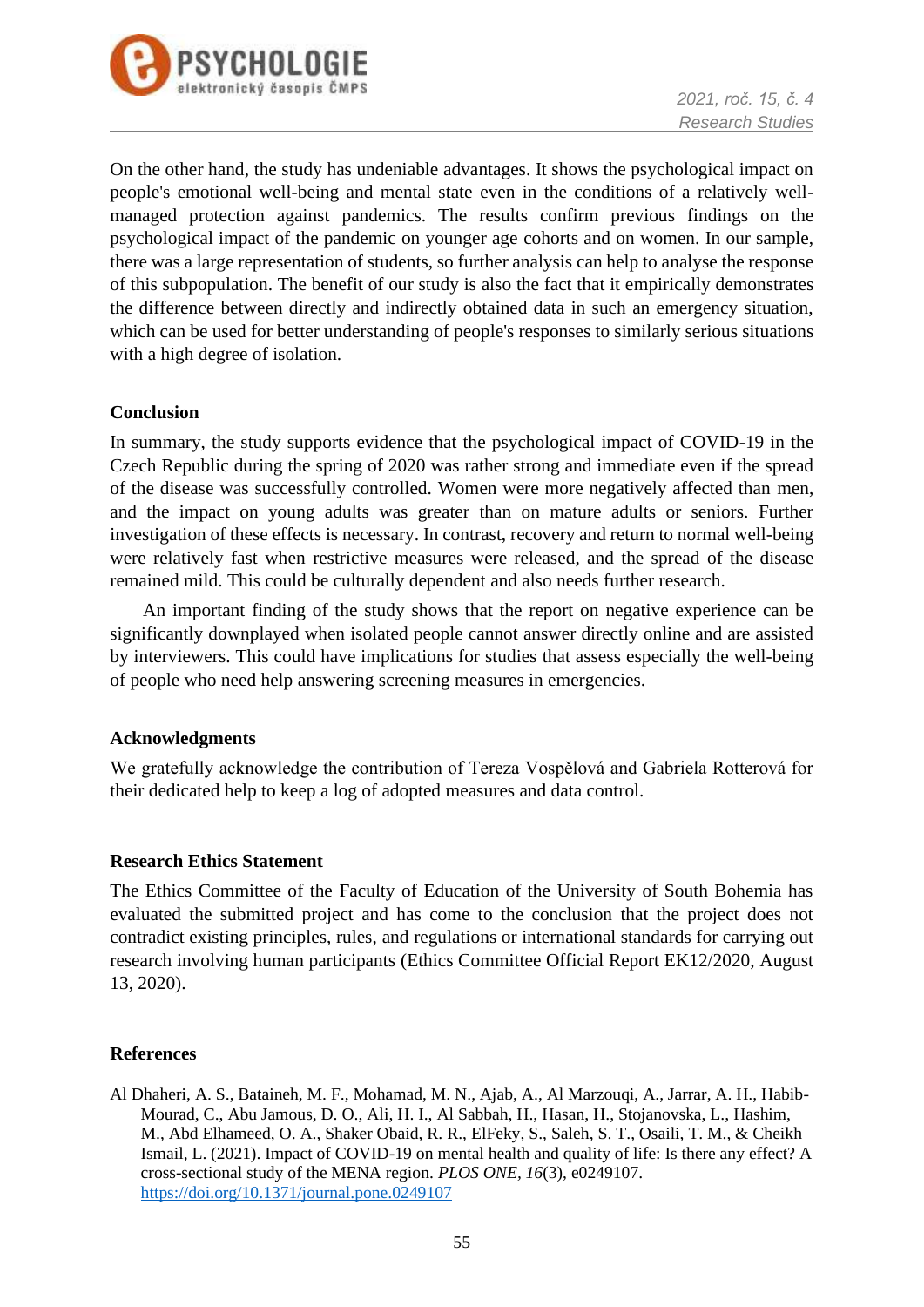

- Banna, M. H. A., Sayeed, A., Kundu, S., Christopher, E., Hasan, M. T., Begum, M. R., Kormoker, T., Dola, S. T. I., Hassan, M. M., Chowdhury, S., & Khan, M. S. I. (2020). The impact of the COVID-19 pandemic on the mental health of the adult population in Bangladesh: A nationwide cross-sectional study. *International Journal of Environmental Health Research,* 1-12. <https://doi.org/10.1080/09603123.2020.1802409>
- Beusenberg, M., Orley, J. H. (1994). *A User's guide to the self reporting questionnaire (SRQ)*. World Health Organization.
- Bjelland, I., Dahl, A. A., Haug, T. T., & Neckelmann, D. (2002). The validity of the Hospital Anxiety and Depression Scale: An updated literature review. *Journal of Psychosomatic Research*, *52*(2), 69-77. [https://doi.org/10.1016/S0022-3999\(01\)00296-3](https://doi.org/10.1016/S0022-3999(01)00296-3)
- Bužgová, R., Hajnová, E., Feltl, D., & Stolička, M. (2014). Faktory ovlivňující úzkost a depresi u pacientů v konečném stadiu nemoci při hospitalizaci. *Česká a Slovenská Psychiatrie*, *110*(5).
- Carstensen, L. L., Turan, B., Scheibe, S., Ram, N., Ersner-Hershfield, H., Samanez-Larkin, G. R., Brooks, K. P., & Nesselroade, J. R. (2011). Emotional experience improves with age: Evidence based on over 10 years of experience sampling. *Psychology and Aging*, *26*(1), 21-33. <https://doi.org/10.1037/a0021285>
- Cosco, T. D., Doyle, F., Ward, M., & McGee, H. (2012). Latent structure of the Hospital Anxiety and Depression Scale: A 10-year systematic review. *Journal of Psychosomatic Research*, *72*(3), 180- 184[. https://doi.org/10.1016/j.jpsychores.2011.06.008](https://doi.org/10.1016/j.jpsychores.2011.06.008)
- Dragomirecká, E., Kubisová, D., & Anděl, M. (2004). Duševní zdraví pražských bezdomovců. *Psychiatrie*, *8*(4), 274-279.
- Džuka, J. (2015). Wellbeing in Slovakia. In *Global Handbook of Quality of Life* (s. 663–684). Springer. [https://doi.org/10.1007/978-94-017-9178-6\\_30](https://doi.org/10.1007/978-94-017-9178-6_30)
- Džuka, J., & Dalbert, C. (2002). Vývoj a overenie validity škál emocionálnej habituálnej subjektívnej pohody (SEHP). *Československá psychologie, 46*(3), 234-250.
- Fisher, J. R., Tran, T. D., Hammarberg, K., Sastry, J., Nguyen, H., Rowe, H., & Kirkman, M. (2020). Mental health of people in Australia in the first month of COVID‐19 restrictions: A national survey. *Medical Journal of Australia, 213*(10), 458-464. <https://doi.org/10.5694/mja2.50831>
- Gilan, D., Röthke, N., Blessin, M., Kunzler, A., Stoffers-Winterling, J., Müssig, M., Yuen, K. S. L., Tüscher, O., Thrul, J., Kreuter, F., Sprengholz, P., Betsch, C., Stieglitz, R. D., & Lieb, K. (2020). Psychomorbidity, resilience, and exacerbating and protective factors during the SARS-CoV-2 pandemic: A systematic literature review and results from the German COSMO-PANEL. *Deutsches Aerzteblatt Online, 117*(38), 625–632.<https://doi.org/10.3238/arztebl.2020.0625>
- Government of the Czech Republic. (2020). *Government of the Czech Republic*. <https://vlada.cz/en/>
- Gurková, E., Haroková, S., Džuka, J., & Žiaková, K. (2014). Job satisfaction and subjective wellbeing among Czech nurses. *International Journal of Nursing Practice*, *20*(2), 194-203. <https://doi.org/10.1111/ijn.12133>
- Harding, T. W., Climent, C. E., Diop, M., Giel, R., Ibrahim, H. H. A., Murthy, R. S., Suleiman, M. A., & Wig, N. N. (1983). The WHO collaborative study on strategies for extending mental health care: II. The development of new research methods. *The American Journal of Psychiatry*.
- Harpham, T., Reichenheim, M., Oser, R., Thomas, E., Hamid, N., Jaswal, S., Ludermir, A., & Aidoo, M. (2003). Measuring mental health in a cost-effective manner. *Health Policy and Planning,*  18(3), 344-349.<https://doi.org/10.1093/heapol/czg041>
- Hayes, A. F., & Coutts, J. J. (2020). Use omega rather than Cronbach's alpha for estimating reliability. *Communication Methods and Measures, 14*, 1-24. <https://doi.org/10.1080/19312458.2020.1718629>
- Jacques-Aviñó, C., López-Jiménez, T., Medina-Perucha, L., de Bont, J., Gonçalves, A. Q., Duarte-Salles, T., & Berenguera, A. (2020). Gender-based approach on the social impact and mental health in Spain during COVID-19 lockdown: A cross-sectional study. *BMJ Open, 10*(11), e044617.<https://doi.org/10.1136/bmjopen-2020-044617>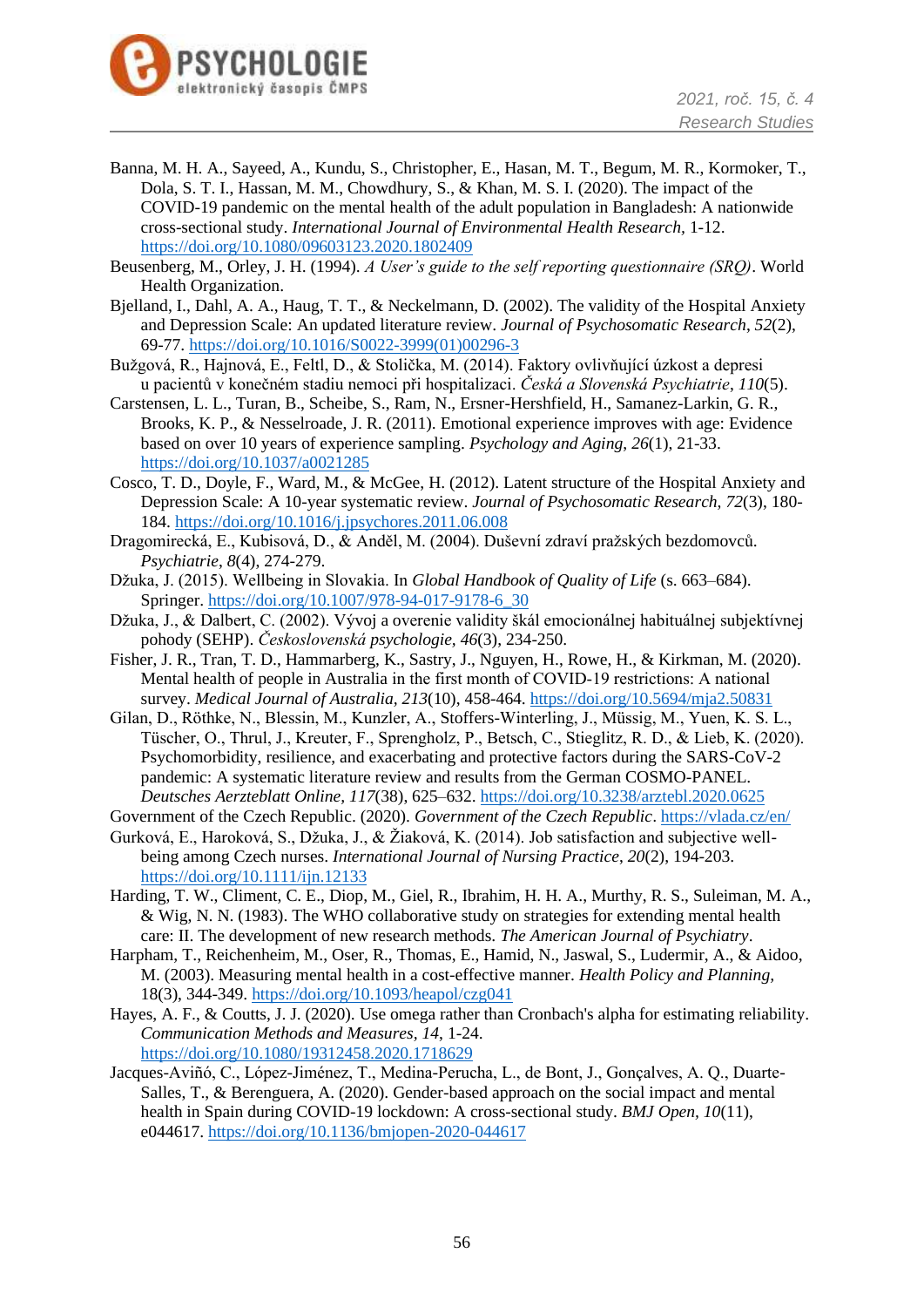

- Lieberoth, A., Lin, S., Stöckli, S., Han, H., Kowal, M., Gelpi, R., Chrona, S., Tran, T. P., Jeftić, A., Rasmussen, J., Cakal, H., Milfont, T. L., Yamada, Y., Amin, A., Debone, S., Flis, I., Sahin, H., Turk, F., Yeh, Y.-Y., …Dubrov, D. (2021). Stress and worry in the 2020 coronavirus pandemic: relationships to trust and compliance with preventive measures across 48 countries in the COVIDiSTRESS global survey. *Royal Society Open Science, 8*(2), 200589. <https://doi.org/10.1098/rsos.200589>
- Mazza, C., Ricci, E., Biondi, S., Colasanti, M., Ferracuti, S., Napoli, C., & Roma, P. (2020). A nationwide survey of psychological distress among Italian people during the COVID-19 pandemic: Immediate psychological responses and associated factors. I*nternational Journal of Environmental Research and Public Health*, 17(9), 3165.<https://doi.org/10.3390/ijerph17093165>
- McCracken, L. M., Badinlou, F., Buhrman, M., & Brocki, K. C. (2020). Psychological impact of COVID-19 in the Swedish population: Depression, anxiety, and insomnia and their associations to risk and vulnerability factors. *European Psychiatry, 63*(1). <https://doi.org/10.1192/j.eurpsy.2020.81>
- Meng, H., Xu, Y., Dai, J., Zhang, Y., Liu, B., & Yang, H. (2020). Analyze the psychological impact of COVID-19 among the elderly population in China and make corresponding suggestions. *Psychiatry Research*, *289*, 112983.<https://doi.org/10.1016/j.psychres.2020.112983>
- NVF-NOZV. (2016). *Konkurenční schopnost České republiky — Kvalita lidských zdrojů. [Competitiveness of the Czech Republic—Quality of human resources.]*. <http://www.nvf.cz/konkurencni-schopnost-ceske-republiky-2015-vyvoj-hlavnich-indikatoru>
- Orben, A., Tomova, L., & Blakemore, S.-J. (2020). The effects of social deprivation on adolescent development and mental health. *The Lancet Child & Adolescent Health*, *4*(8), 634–640. [https://doi.org/10.1016/S2352-4642\(20\)30186-3](https://doi.org/10.1016/S2352-4642(20)30186-3)
- Özdin, S., & Bayrak Özdin, Ş. (2020). Levels and predictors of anxiety, depression and health anxiety during COVID-19 pandemic in Turkish society: The importance of gender. *International Journal of Social Psychiatry*, *66*(5), 504–511. <https://doi.org/10.1177/0020764020927051>
- Pierce, M., Hope, H., Ford, T., Hatch, S., Hotopf, M., John, A., Kontopantelis, E., Webb, R., Wessely, S., McManus, S., & Abel, K. M. (2020). Mental health before and during the COVID-19 pandemic: A longitudinal probability sample survey of the UK population. *The Lancet Psychiatry, 7*(10), 883–892. [https://doi.org/10.1016/S2215-0366\(20\)30308-4](https://doi.org/10.1016/S2215-0366(20)30308-4)
- Plomecka, M. B., Gobbi, S., Neckels, R., Radziński, P., Skórko, B., Lazerri, S., Almazidou, K., Dedić, A., Bakalović, A., & Hrustić, L. (2020). Mental Health Impact of COVID-19: A global study of risk and resilience factors. *MedRxiv*.<https://doi.org/10.1101/2020.05.05.20092023>
- Qiu, J., Shen, B., Zhao, M., Wang, Z., Xie, B., & Xu, Y. (2020). A nationwide survey of psychological distress among Chinese people in the COVID-19 epidemic: Implications and policy recommendations. *General Psychiatry*, *33,* e100213.<https://doi.org/10.1136/gpsych-2020-100213>
- Rodríguez-Rey, R., Garrido-Hernansaiz, H., & Collado, S. (2020). Psychological impact and associated factors during the initial stage of the coronavirus (COVID-19) pandemic among the general population in Spain. *Frontiers in Psychology*, *11*, 1540. <https://doi.org/10.3389/fpsyg.2020.01540>
- Rossi, R., Socci, V., Talevi, D., Mensi, S., Niolu, C., Pacitti, F., Di Marco, A., Rossi, A., Siracusano, A., & Di Lorenzo, G. (2020). COVID-19 Pandemic and Lockdown Measures Impact on Mental Health Among the General Population in Italy. *Frontiers in Psychiatry, 11*, 790. <https://doi.org/10.3389/fpsyt.2020.00790>
- Salari, N., Hosseinian-Far, A., Jalali, R., Vaisi-Raygani, A., Rasoulpoor, S., Mohammadi, M., Rasoulpoor, S., & Khaledi-Paveh, B. (2020). Prevalence of stress, anxiety, depression among the general population during the COVID-19 pandemic: A systematic review and meta-analysis. *Globalization and Health, 16*(1), 57.<https://doi.org/10.1186/s12992-020-00589-w>
- Serafini, G., Parmigiani, B., Amerio, A., Aguglia, A., Sher, L., & Amore, M. (2020). The psychological impact of COVID-19 on the mental health in the general population. *QJM: An International Journal of Medicine, 113*(8), 531–537.<https://doi.org/10.1093/qjmed/hcaa201>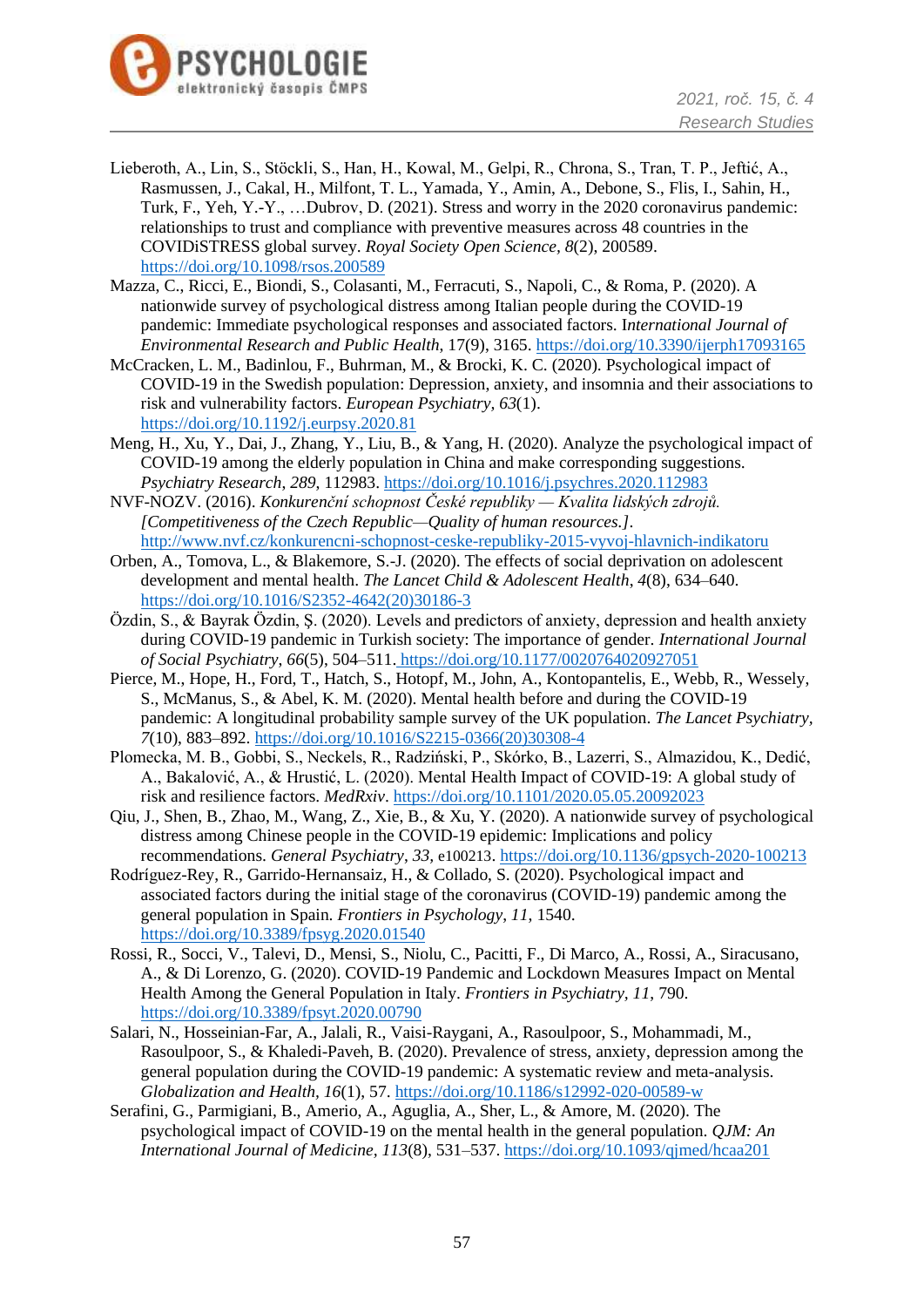

- Scholte, W. F., Verduin, F., van Lammeren, A., Rutayisire, T., & Kamperman, A. M. (2011). Psychometric properties and longitudinal validation of the self-reporting questionnaire (SRQ-20) in a Rwandan community setting: A validation study. *BMC Medical Research Methodology*, *11*(1), 1-10[. https://doi.org/10.1186/1471-2288-11-116](https://doi.org/10.1186/1471-2288-11-116)
- Soldánová, L. (2019). *Prevalence duševních onemocnění v Česku v závislosti na pohlaví a věku [Prevalence of mental disorders in the Czech population: Age and sex differences].* Bachelor thesis. Charles University, Faculty of Science.
- Soukup, P., & Rabušic, L. (2020). *Hodnoty ve světle COVID-19 [Values in the light of COVID-19]. 2020.* Charles University, Faculty of Social Science. [https://fsv.cuni.cz/sites/default/files/uploads/files/v%C3%BDsledky\\_v%C3%BDzkumu\\_Hodnoty](https://fsv.cuni.cz/sites/default/files/uploads/files/v%C3%BDsledky_v%C3%BDzkumu_Hodnoty_ve_sv%C4%9Btle_COVID-19.pdf) [\\_ve\\_sv%C4%9Btle\\_COVID-19.pdf](https://fsv.cuni.cz/sites/default/files/uploads/files/v%C3%BDsledky_v%C3%BDzkumu_Hodnoty_ve_sv%C4%9Btle_COVID-19.pdf)
- Szabó, C., Pukánszky, J., & Kemény, L. (2020). Psychological effects of the COVID-19 pandemic on Hungarian adults. *International Journal of Environmental Research and Public Health, 17*(24). <https://doi.org/10.3390/ijerph17249565>
- Talevi, D., Socci, V., Carai, M., Carnaghi, G., Faleri, S., Trebbi, E., di Bernardo, A., Capelli, F., & Pacitti, F. (2020). Mental health outcomes of the CoViD-19 pandemic. *Rivista Di Psichiatria, 55*(3), 137-144.<https://doi.org/10.1708/3382.33569>
- Trnka, R., & Lorencova, R. (2020). Fear, anger, and media-induced trauma during the outbreak of COVID-19 in the Czech Republic. *Psychological trauma: theory, research, practice, and policy, 12*(5), 546–549.<https://doi.org/10.1037/tra0000675>
- Tsoukalis-Chaikalis, N., Demsia, S. F., Chaniotis, D., & Chaniotis, F. (2021). Systematic Mapping Study of The Covid-19 Psychological Impact. *Health Science Journal, 15*(3). [https://www.hsj.gr/abstract/systematic-mapping-study-of-the-covid19-psychological-impact-](https://www.hsj.gr/abstract/systematic-mapping-study-of-the-covid19-psychological-impact-36010.html)[36010.html](https://www.hsj.gr/abstract/systematic-mapping-study-of-the-covid19-psychological-impact-36010.html)
- Twenge, J., & Joiner, T. E. (2020). *Mental distress among U.S. adults during the COVID-19 pandemic* [Preprint]. *PsyArXiv*.<https://doi.org/10.31234/osf.io/wc8ud>
- Ventevogel, P., De Vries, G., Scholte, W. F., Shinwari, N. R., Faiz, H., Nassery, R., van den Brink, W., & Olff, M. (2007). Properties of the Hopkins Symptom Checklist-25 (HSCL-25) and the Self-Reporting Questionnaire (SRQ-20) as screening instruments used in primary care in Afghanistan. *Social Psychiatry and Psychiatric Epidemiology*, *42*(4), 328-335. [https://doi.org/10.1007/s00127-](https://doi.org/10.1007/s00127-007-0161-8) [007-0161-8](https://doi.org/10.1007/s00127-007-0161-8)
- Wang, C., Pan, R., Wan, X., Tan, Y., Xu, L., Ho, C. S., & Ho, R. C. (2020). Immediate psychological responses and associated factors during the initial stage of the 2019 coronavirus disease (COVID-19) epidemic among the general population in China. *International Journal of Environmental Research and Public Health*, *17*(5), 1729.<https://doi.org/10.3390/ijerph17051729>
- Xiong, J., Lipsitz, O., Nasri, F., Lui, L. M. W., Gill, H., Phan, L., Chen-Li, D., Iacobucci, M., Ho, R., Majeed, A., & McIntyre, R. S. (2020). Impact of COVID-19 pandemic on mental health in the general population: A systematic review. *Journal of Affective Disorders, 277*, 55-64. <https://doi.org/10.1016/j.jad.2020.08.001>
- Zigmond, A. S., & Snaith, R. P. (1983). The hospital anxiety and depression scale. *Acta psychiatrica scandinavica, 67*(6), 361-370.<https://doi.org/10.1111/j.1600-0447.1983.tb09716.x>